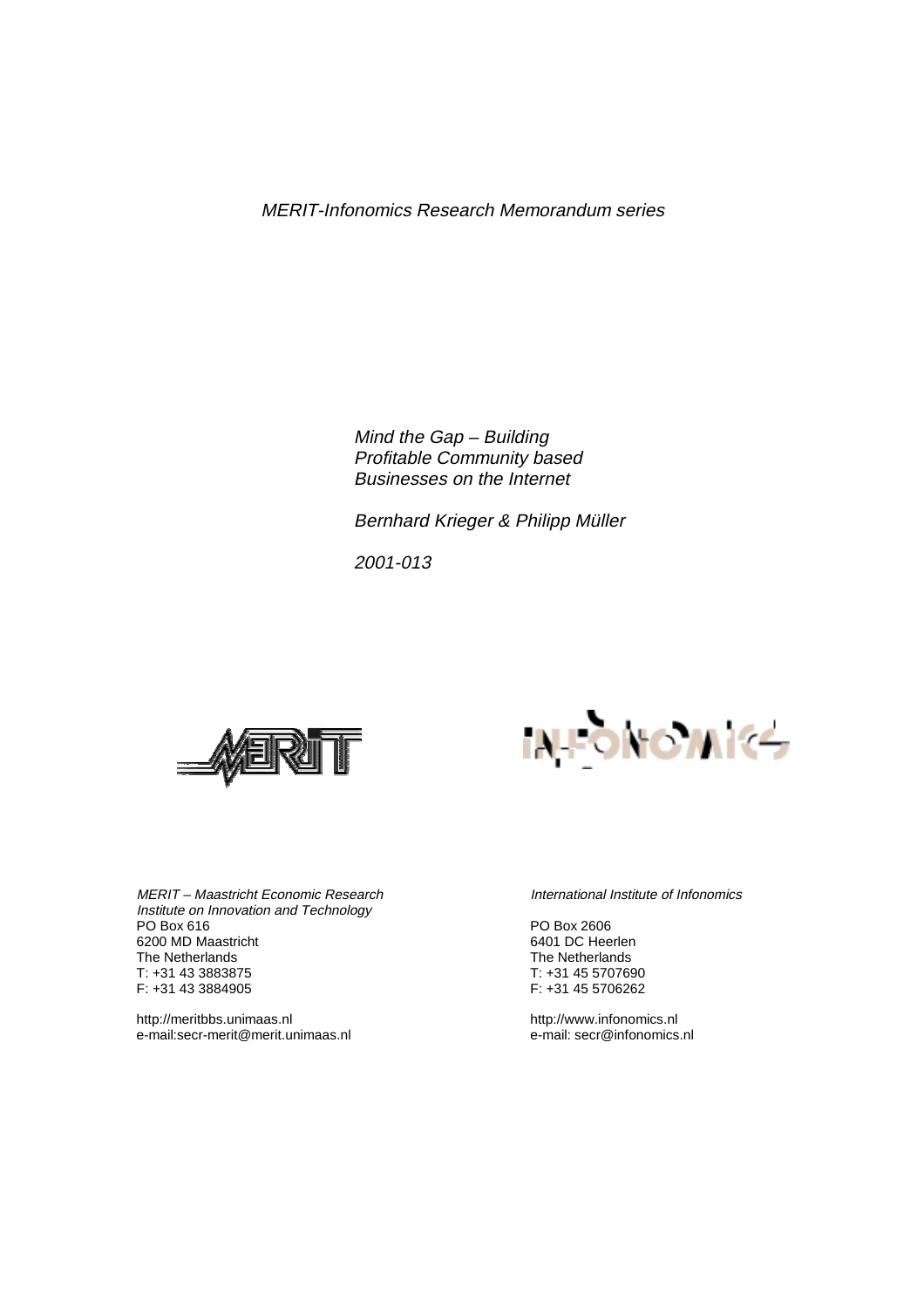# **Mind the Gap - Building Profitable Community Based Businesses on the Internet Bernhard L. Krieger and Philipp S. Müller**

May 2001

Keywords: community; strategy; Internet; business modes

JEL: D71; L21; M13

# Abstract

Building Internet communities will become a strategic tool both as a stand-alone model and as a supplement to sustain competitive advantage for "normal" businesses. Community based business models aim to profit from the value, which is created when Internet communities solve problems of collective action, by controlling access, aggregating data, or realizing side-payments.

The current literature on community based business models refers to rational choices by individuals to explain why members join and leave Internet communities. However, such an approach cannot sufficiently conceptualize communities because communities are essentially imagined by their members.

We offer metaphors to conceptualize the legitimation and reproduction of communities. In order to profit from the value that is generated by communities' business, strategists must position it in its competitive environment. With the metaphorical approach we develop a framework to build profitable Internet communities.

# Acknowledgements

We want to thank Luc Soete and the International Institute of Infonomics for making this project possible, Rishab Ghosh for continuous encouragement, our colleagues at Infonomics, Anique Hommels, Jamal Shahin and Theo Dunnewijk for their enlightening critique, Friedrich Kratochwil, Doris Fuchs, Julian Roberts and Klaus Hahne from the University of Munich for their ideas and Doug Merrill from FirstTuesday.com for his real-time feedback.

Bernhard L. Krieger International Institute of Infonomics PO Box 2606, 6401 DC Heerlen, The Netherlands Tel: +31-45-5707691, Fax: +31-45-5706262 email: Bernhard.Krieger@Infonomics.nl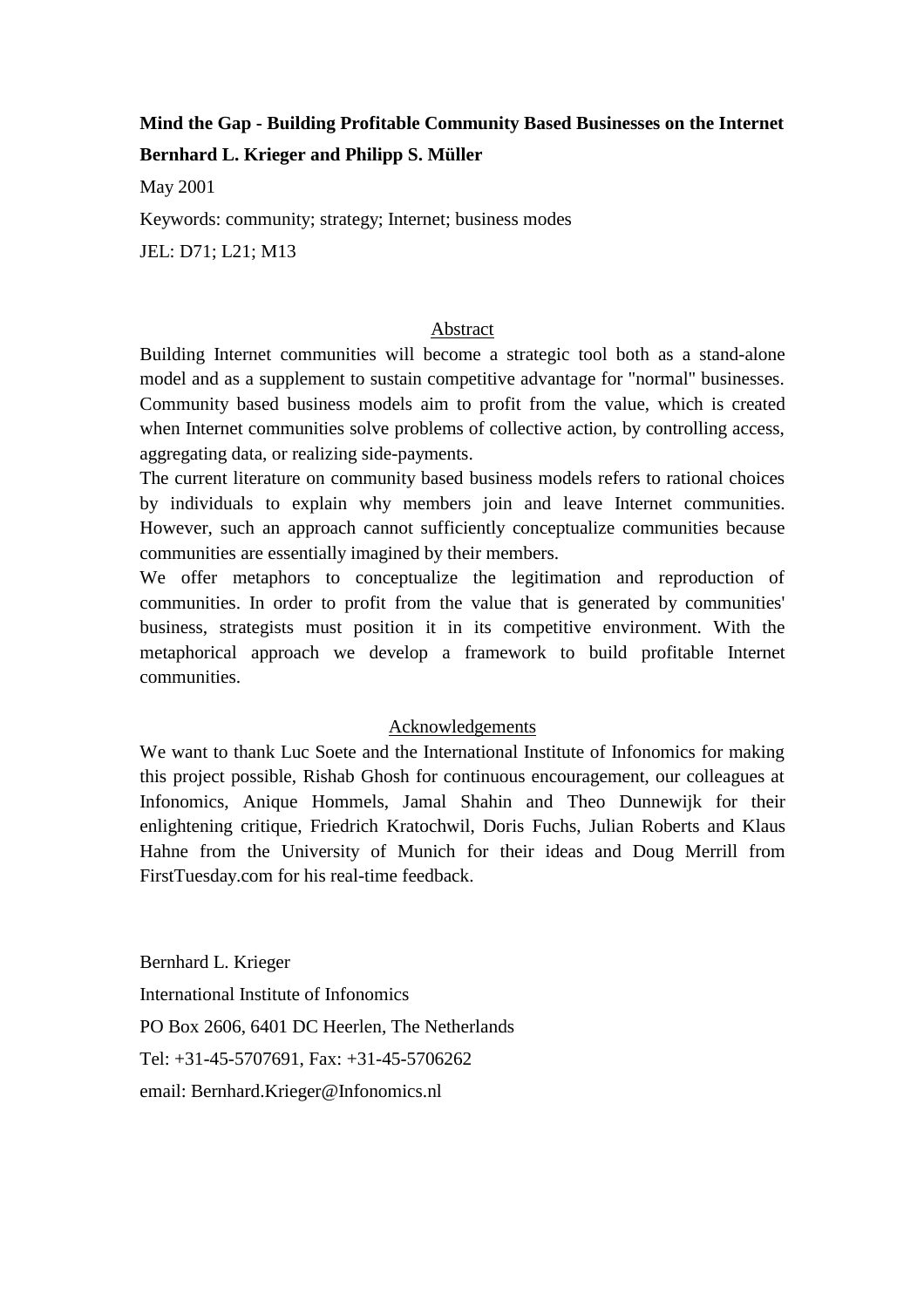# **Table of Contents**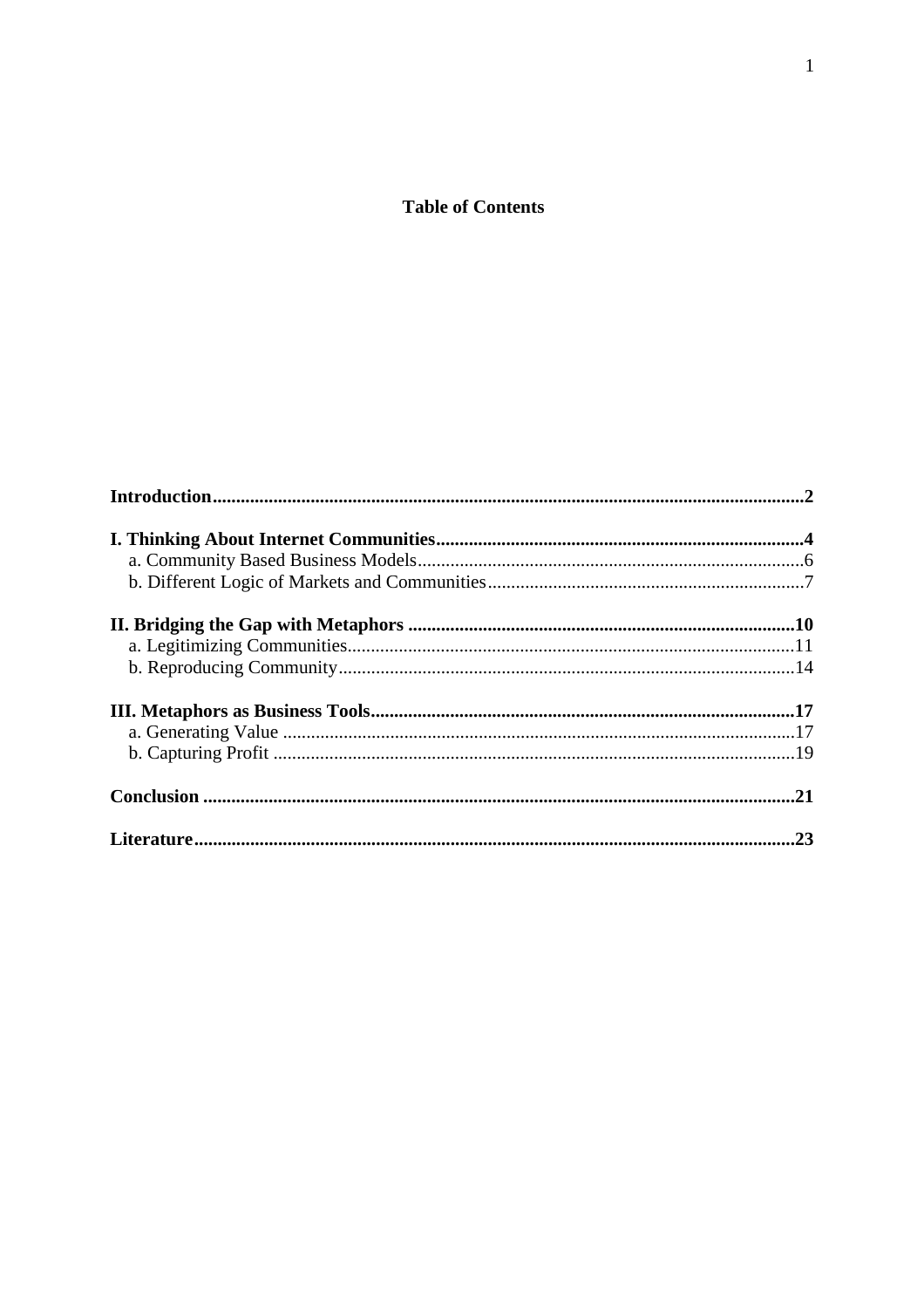*How would you like to live in Looking-glass House, Kitty? I wonder if they'd give you milk in there? Perhaps Looking-glass milk isn't good to drink -- But oh, Kitty! now we come to the passage. You can just see a little PEEP of the passage in Looking-glass House, if you leave the door of our drawing-room wide open: and it's very like our passage as far as you can see, only you know it may be quite different on beyond. Oh, Kitty! how nice it would be if we could only get through into Looking- glass House! I'm sure it's got, oh! such beautiful things in it!*<sup>1</sup>

#### **Introduction**

Existing approaches dealing with community based business models on the Internet understand Internet communities as forums with an emphasis on member-generated content.<sup>2</sup> There is not much debate over what defines Internet communities, rather community is set opposed to content, and the concept is used to describe groupings of people who return to a particular locale on the Internet for commercial gain.<sup>3</sup> This sentiment is especially clear in *Net Gain: Expanding Markets through Virtual Communities*, by John Hagel and Arthur Armstrong.

*Net Gain* gave official sanction to a fervent hope among many CEO's that community would be the next "killer application" on the Web. Build the communities, *Net Gain* argued, and the advertising dollars will follow… *Net Gain* ignored the issue of whether group computer-mediated-communication discussions constituted "communities," focusing instead on creating a generic category that they opposed to content as a way to encourage people to invest in cyberspace locales for profit.<sup>4</sup>

These writings highlight the formal and not the substantial aspects of community, describing communities as special cases of normal commercial exchange relations.<sup>5</sup> Sociological writings, on the other hand, have mainly dealt with the role of virtual environments on our

*moneymaking enterprise, I was confused. How, I wondered, had John Armstrong and Arthur Hagel – NetGain's authors – made the jump from the WELL (a notorious money-loser) to financial success via Web communities?* Senft, Theresa, Baud Girls and Cargo Cults A Story about Celebrity, Community, and Profane Illumination on the Web in The World Wide Web and Contemporary Cultural Theory, London, Routledge, 2000, p. 188.

<sup>&</sup>lt;sup>1</sup> Carroll, Lewis Through the Looking Glass, London, Penguin Books, 1994, p.3..

<sup>&</sup>lt;sup>2</sup> This has been implemented in standard software. E.g. the Buzzpower e-community software is a software development platform that imbeds e-commerce into e-communities. It offers marketing support features, messaging and user interfaces, chat interfaces, calendaring, polling surveying. www.multex.com.

<sup>&</sup>lt;sup>3</sup> Hagel, John and Armstrong, Arthur G, Net Gain: Expanding Markets through Virtual Communities Harvard, Harvard Business School Press. 1997; Lechner, Ulrike; Schmid, Beat F.; Schubert, Petra; Klose, M.; Miler, Olga, Ein Referenzmodell für Gemeinschaften und Medien - Case Study Amazon.com, in: Englien, M.;

Homann, J. (Eds.); Gemeinschaften in Neuen Medien (GeNeMe99), Zuerich, Josef Eul Verlag, 1999.

<sup>&</sup>lt;sup>4</sup> Senft, Theresa, Baud Girls and Cargo Cults A Story about Celebrity, Community, and Profane Illumination on the Web in The World Wide Web and Contemporary Cultural Theory, London, Routledge, 2000, p. 188. 5 Theresa Senft describes this confusion; *When originally presented with the idea of a Web community as a*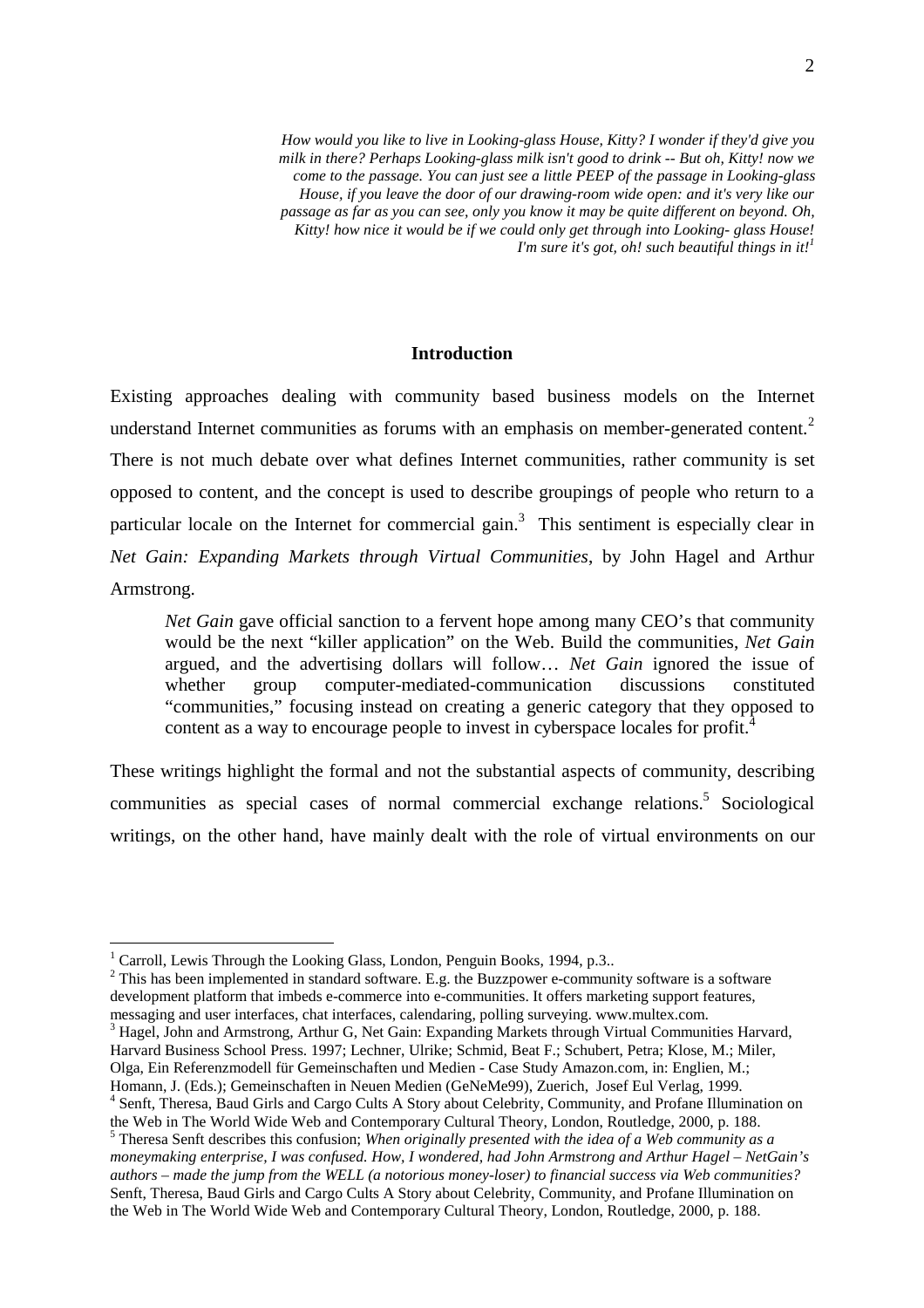understanding of our selves.<sup>6</sup> A new literature focusing on applied aspects of community based business models, like the customer retention rate, or the churn rate is developing.<sup>7</sup>

The literature, however, does not ask how entrepreneurs can conceptualize the substantial communities that they want to profit from. In order to fill this need, we apply a multidisciplinary approach and examine these substantial aspects of Internet communities focusing on legitimacy and reproduction.

Communities are defined by the beliefs of their members; therefore, we look at communities from the inside and propose metaphors as an epistemological tool to describe them. Understanding community based business models, in theory, will become even more important, as the technological preconditions of Internet communities such as peer-to-peer networking and wireless networks mature.

This paper is divided into three parts. In part one, we introduce community based business models, define Internet communities, and differentiate between the logic of behavior that is necessary for actors in markets and communities. Our aim is to push business strategists to think 'out of the box' and to opt for a perspective that enables them to distinguish between their roles as competitors in the market and as entrepreneurs building Internet communities.

In part two we look at literature in political theory, sociology, and anthropology that focuses on legitimation and reproduction of communities. We then sketch a metaphor-based approach. Metaphors expressing the legitimacy and reproduction of communities can bridge the analytical gap that opens when we aim to explain community by referring to rational choices made by individuals.

In part three we operationalize the approach by developing a two-step framework to be used by businesses to profit from the substantial value created by Internet communities.

<sup>6</sup> Markham, Annette N., Life Online: Researching Real Experience in Virtual Space, Walnut Creek, Calif., AltaMira, 1998; Turkle, Sherry, Virtuality and Its Discontents: Searching for Community in Cyberspace, The American Prospect, no. 24, Winter, 1996; Bell, David and Kennedy, Barbara M. (Eds.), The Cybercultures Reader, London, Routledge, 2000.

Walcyuch, Rita et al, Stickiness of Commercial Virtual Communities, in: MERIT-Infonomics Research Memorandum series, 2001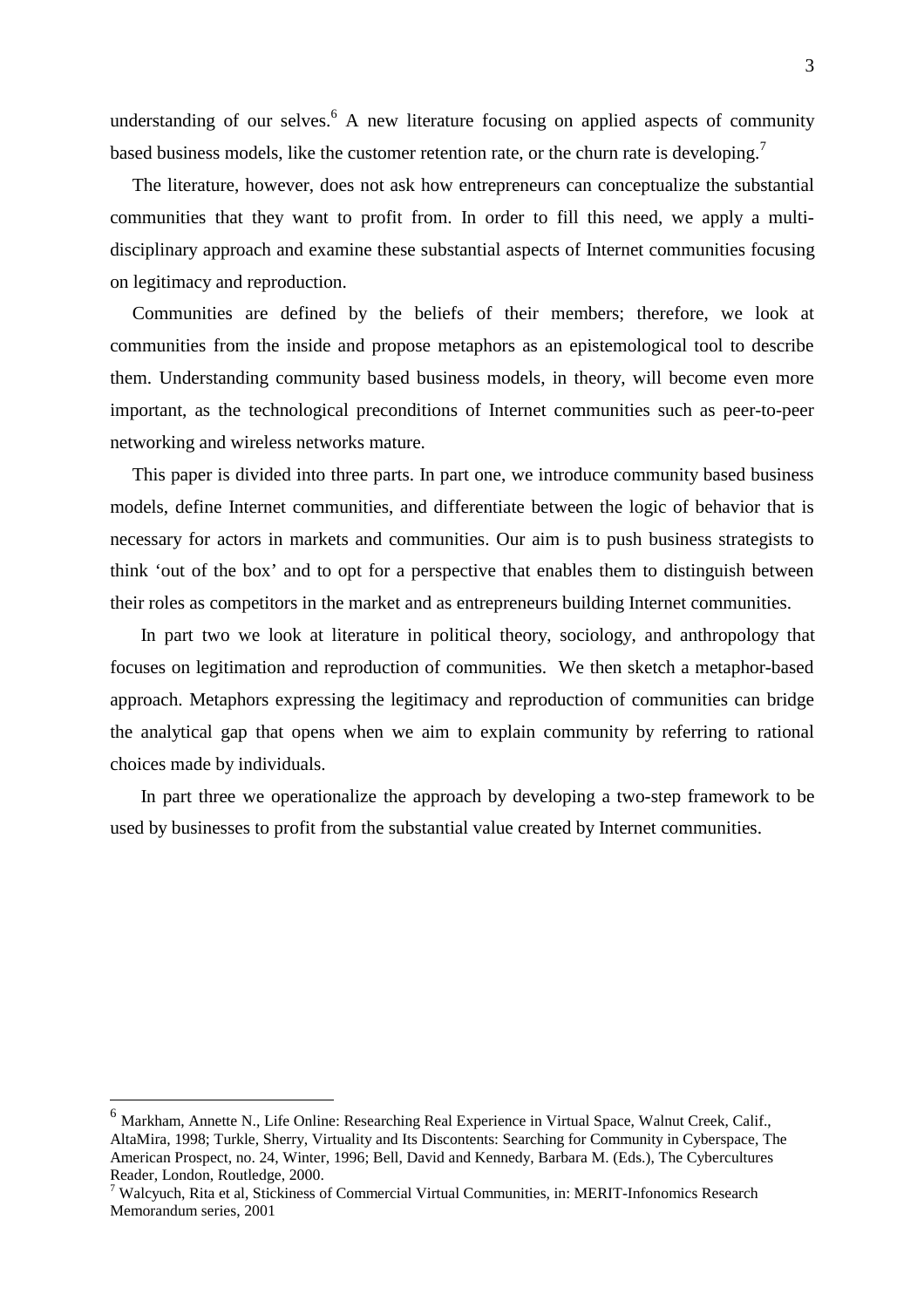#### **I. Thinking About Internet Communities**

Internet communities can exist on any type of technological matrix of the Internet, such as the World Wide Web, Usenet, IRC, message boards, proprietary MUDs, and MOOs. According to the popular definition of Rheingold,

virtual communities are social aggregations that emerge from the Net when enough people carry on those public discussions long enough, with sufficient human feeling, to form webs of personal relationships in cyberspace.<sup>8</sup>

This definition is not very useful for strategists who aim to create online communities for profit. Commercial community builders are interested in the profit that can be made from or the value generated by communities. These can be stand-alone communities such as 'I-village.com' or 'the Well,' or supplemental community features adding value to commercial sites, by increasing stickiness, or creating valuable information in forums where customers can share their experience about companies' products. Therefore, we define Internet communities functionally. An Internet community is as an aggregation of individuals who solve problems of collective action online, for a set of issues in a communicative process, by alluding to a set of beliefs.

Why do community members behave as if they act in the collective interest? This question is interesting because by not acting individually rational (as expected by the observer), members generate value in a community. This value that is the basis for potential profits of community builders is, therefore, derived from a blind spot or analytical gap in rational choice approaches. Considering this problem of rational choice approaches as a "gap" draws attention to the aspects of communities that create value from which potential profit can be generated. The simple answer to the question why members behave as if they act collectively rational is that individuals feel they belong to communities and therefore act as if they have a collective consciousness.

An Internet community cannot be understood by assuming individually rational behavior, according to a standard set by an outside observer, because its members conceptualize the community.<sup>9</sup> Communities can only be understood from a subjectivist perspective. Richard Stallman describes this in an interview with Salon.com,

<sup>&</sup>lt;sup>8</sup> Rheingold, Howard, The Virtual Community - Homesteading on the Electronic Frontier, Cambridge, MIT Press. 2000, p. 5.

<sup>&</sup>lt;sup>9</sup> There is a trend to define communities by solely referring to instrumental rational motivations. e. g. Lechner, Ulrike; Schmid, Beat F.; Schubert, Petra; Klose, M.; Miler, Olga, Ein Referenzmodell für Gemeinschaften und Medien - Case Study Amazon.com, in: Englien, M.; Homann, J. (Eds.); Gemeinschaften in Neuen Medien (GeNeMe99. Zuerich, Josef Eul Verlag, 1999. However the term that comes closer to such an understanding of social action is Tönnies' and Weber's term of Gesellschaft. Weber, Max, Wirtschaft und Gesellschaft. Grundriß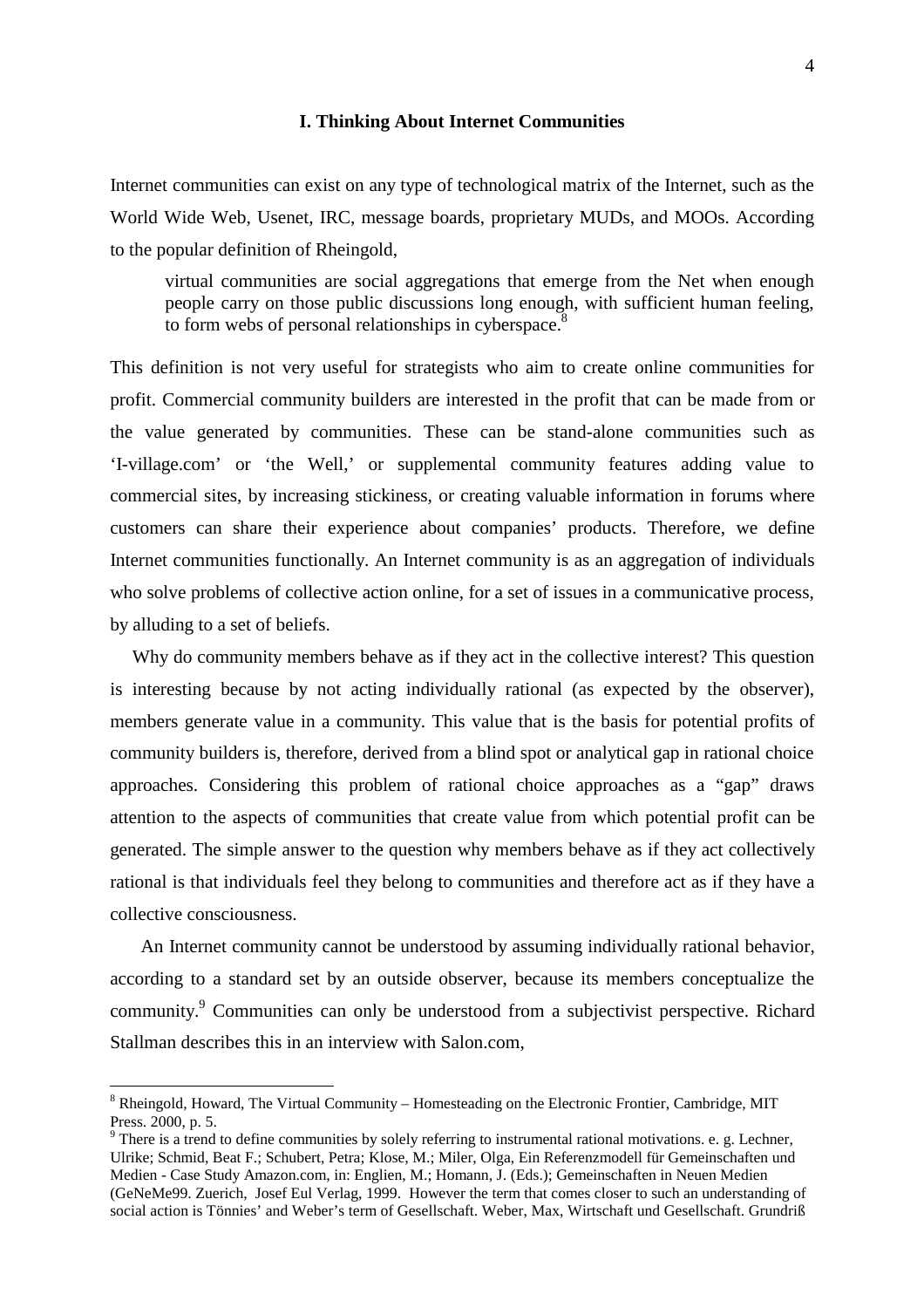The reason I care especially, is that there is a philosophy associated with the GNU project, and this philosophy is actually the reason why there is a system -- and that is that free software is not just convenient and not just reliable ... More important than convenience and reliability is freedom -- the freedom to cooperate. What I'm concerned about is not individual people or companies so much as **the kind of way of life that we have**. 10

Internet communities are social constructs created intentionally, or the inadvertent outcome of interaction between humans. They are social institutions like nation states, markets, firms, or kindergarten. In order to understand the relevance of community based business models we need to clarify the significance of social institutions. We often think about communities as something broader than markets, because a market can only exist if it is embedded in a social institution.<sup>11</sup> All these are social constructs that have emerged over time.<sup>12</sup> Some of these institutions were developed to solve specific problems at specific points in time, e.g. kindergartens in the  $19<sup>th</sup>$  century to allow women to work,<sup>13</sup> and some developed gradually, like patents and copyrights in the Venetian Republic, or the concept of the nation state in the late  $18<sup>th</sup>$  century.<sup>14</sup> Concepts like nation state or market economy have become so entrenched in our culture that we perceive these modern concepts as if they had always been a part of human interaction.<sup>15</sup> They are institutions intentionally or unintentionally constructed by humans.

der Verstehenden Soziologie, Tuebingen, Mohr, 1990, p. 70; Tönnies, Ferdinand, Gemeinschaft und Gesellschaft. Grundbegriffe der reinen Soziologie, Darmstadt, Wissenschaftliche Buchgesellschaft, 1991

<sup>&</sup>lt;sup>10</sup> Leonard, Andrew, The Saint of Free Software, SALON | Aug. 31, 1998.<br><sup>11</sup> E.g. Smith, Adam, The Wealth of Nations, Oxford, Clarendon Press, 1979, **Book V, Chapter i, Part 1-3.** <sup>12</sup> Their emergence does not have to be intentional or induced by functional necessity. Functionalistic logic rationally reconstructs the appearance of institutions as the result of a necessity (e.g. the flower is sweet to attract the bee, or Napster was created because a need for it existed), see Mitrany, David, A Working Peace System: An Argument for the Functional Development of International Organization, Oxford, Oxford University Press, 1943 This logic is problematic. Theories allowing for multilinear developments argue that random mutations of systems (biological, social) that fit (or are selected by) the environment explain their form, see Maturana, H.R., F.J. Varela, El Arbol del Conocimiento: Las Bases Biologicasdel Conocer Humano, Editorial Universitaria, 1a. Edicion, 1984.

<sup>&</sup>lt;sup>13</sup> Froebel, F, The Education of Man, Translated by Josephine Jarvis with an introduction by Elizabeth Peabody, New York, A. Lovell and Co., 1885.

<sup>&</sup>lt;sup>14</sup> For the development of patents in Renaissance Venice see: Ryan, Micheal P., Knowledge Diplomacy: Global Competition and the Politics of Intellectual Property, Washington D.C, Brookings Institute, 1998. For the development of the nation state: Anderson, Benedict, Imagined Communities, revised edition, London, Verso, 1991.

<sup>&</sup>lt;sup>15</sup> Polanyi describes the maket as socially constructed. Polanyi, Karl, The Great Transformation: The Political and Economic Origins of Our Time, New York, Beacon Press, 1971. Benedict Andersen argues that nation states are imagined communities: *My point of departure is that nationality, or, as one might prefer to put it in view of that word's multiple significations, nation-ness, as well as nationalism, are cultural artifacts of a particular kind. To understand them properly we need to consider carefully how they have come into historical being, in what ways their meanings have changed over time, and why, today, they command such profound emotional legitimacy. I will be trying to argue that the creation of these artifacts towards the end of the eighteenth century was the spontaneous distillation of a complex 'crossing' of discrete historical forces; but that, once created, they became 'modular' capable of being transplanted, with varying degrees of self-consciousness, to a great variety of social terrains, to merge and be merged with a correspondingly wide variety of political and ideological constellations.* Anderson, Benedict, Imagined Communities, revised edition, London, Verso, 1991.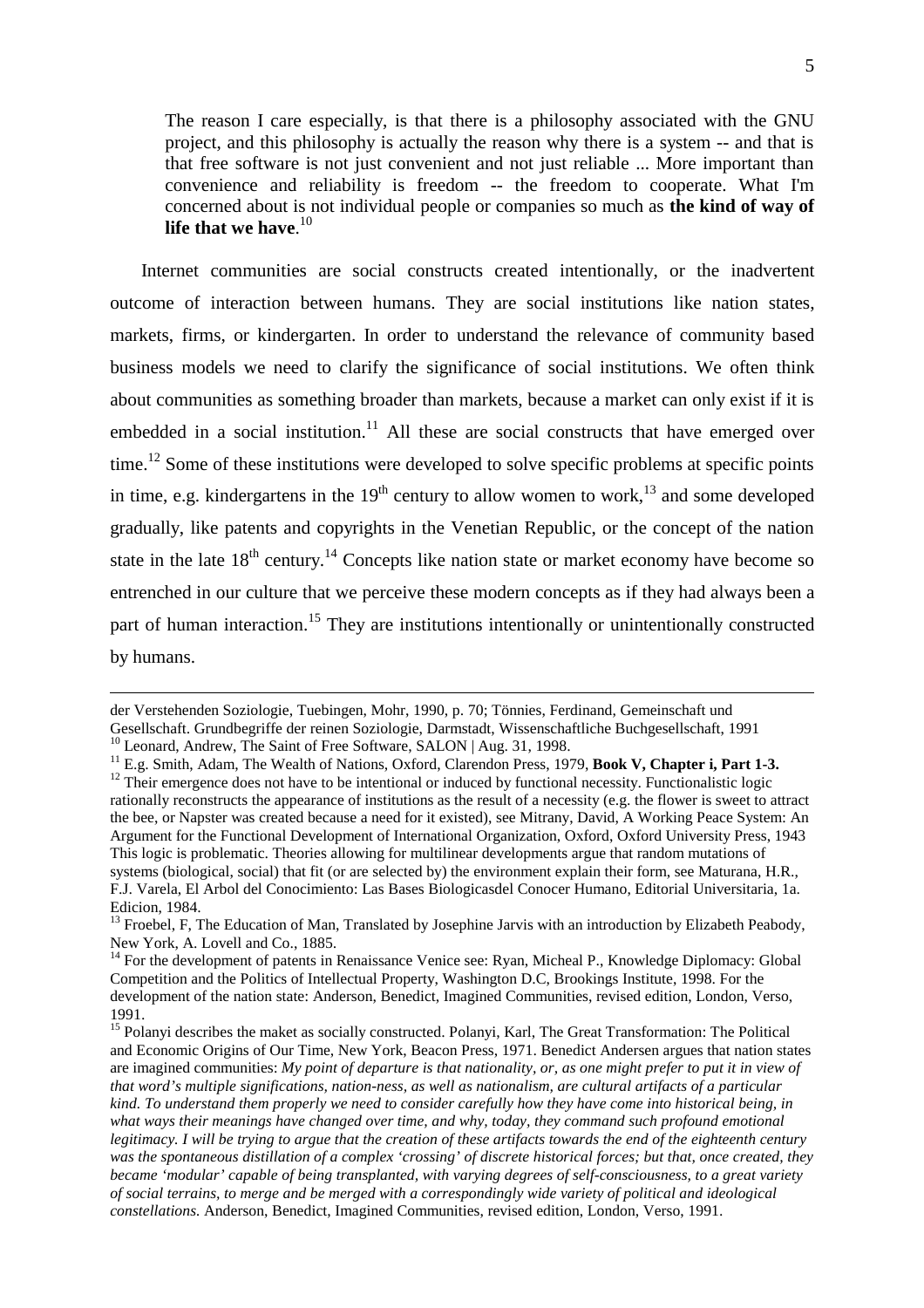If we want to explain the profitability of social institutions such as Internet communities, we need to analyze how they manage problems of collective action.<sup>16</sup>

At this point the strategy of rational choice approaches is to conceptualize such behavior as non-economic, i.e., irrational, meaning not explainable. This gap can be bridged by thinking about how people conceptualize the communities they are part of.

#### **a. Community Based Business Models**

Business models in electronic information dissemination were until recently mostly based on one-to-many relations, as in radio and television. With advances in information technology many-to-many transactions have become a possibility. Business models trying to harness these new developments have to deal with new complexities. Customers are being integrated into design, workflow, and improvement processes.<sup>17</sup> They are being referred to as prosumers and conducers, both consumers with great influence over the design and production process.<sup>18</sup> However, many-to-many relations cannot only be used to signal preferences and needs in a competitive exchange relation. They are the formal precondition of communities. Only since these technological preconditions have been developed has it become possible to think about electronic community based business models.

In recent years business models have been thought up that aim to build Internet communities in order to generate profit. Profit can be generated by either controlling access, aggregating content, or by profiting from side payments such as the good will of a community, or an increased customer retention rate and advertising revenues.<sup>19</sup>

The content generated by a community can be primary, e.g. the aggregated product reviews written by community members,  $20$  or secondary, e. g. personal data community members enter to sign up that can then be used for target-specific marketing, or tertiary, the attention of community members.

<sup>&</sup>lt;sup>16</sup> The communities we focus on do not have the legitimate monopoly of force that a sovereign in a nation state can resort to in order to solve problems of collective action. In such a case the management of problems of collective action is (in theory) unproblematic. Weber, Max, Wirtschaft und Gesellschaft. Grundriß der Verstehenden Soziologie, Tuebingen, Mohr, 1990 p. 91.

<sup>&</sup>lt;sup>17</sup> Champy, James, Reengineering the Corporation: A Manifesto for Business Revolution, London, Nicholas Brealey, 1993; Champy, James, Reengineering Management: The Mandate for New Leadership, New York, HarperCollins Publishers, 1995; Black, Andrew et al., In Search of Shareholder Excellence – Managing the Drivers of Performance, London, Pitman 1998.

<sup>&</sup>lt;sup>18</sup> Tapscott, D., The Digital Economy: Promise and Peril in the Age of Networked Intelligence, New York, McGraw-Hill, 1996.

<sup>&</sup>lt;sup>19</sup> Hagel, John and Armstrong, Arthur G, Net Gain: Expanding Markets through Virtual Communities, Harvard, Harvard Business School Press. 1997.

 $20$  E.g. the amazon.com book reviews by readers, www.napster.com's file-trading system, www.i-village.com and its baby-areas,www.opensource.org, www.firsttuesday.com.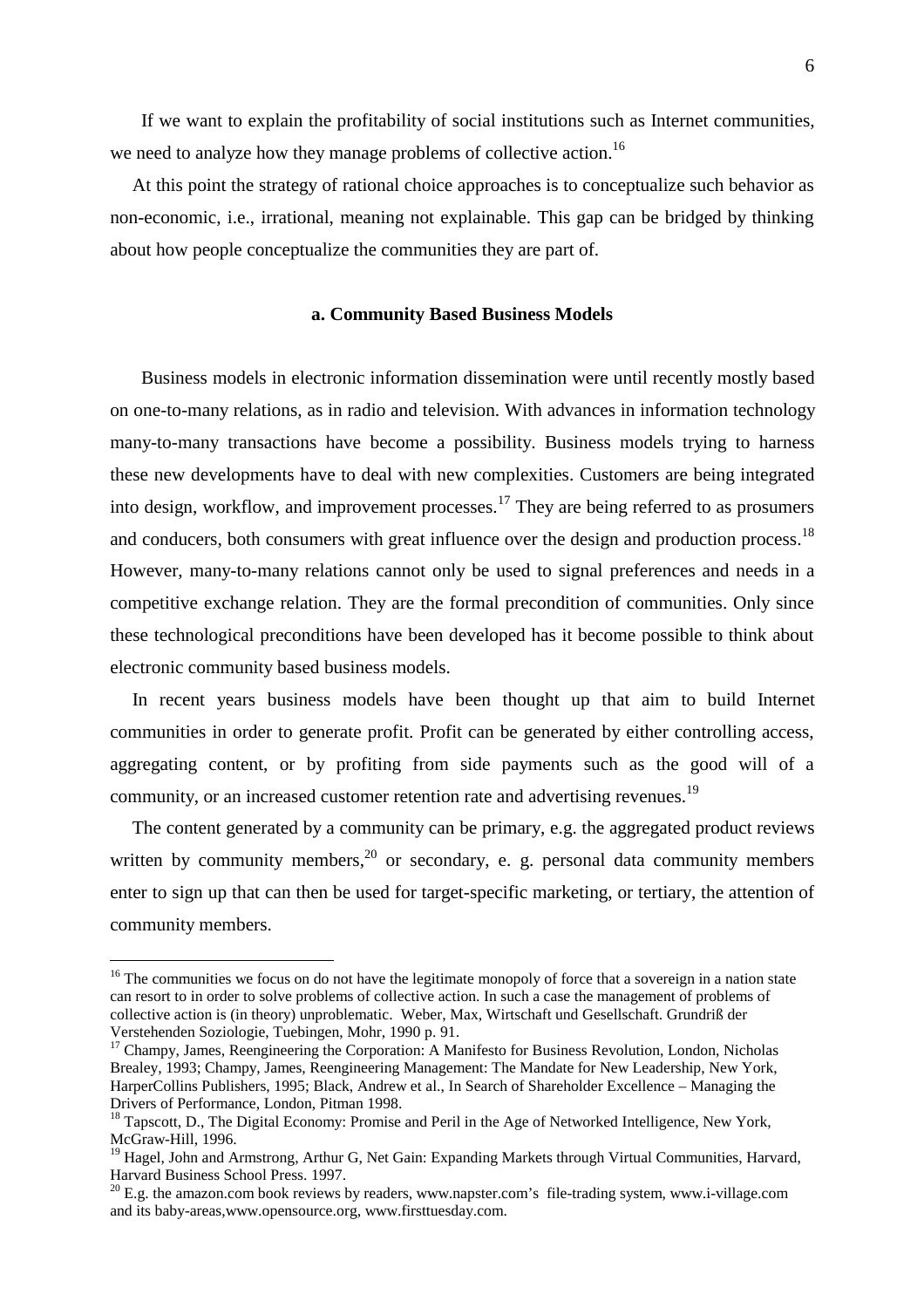Studies have shown that community members are better customers. Community may increase the two most important levers for electronic commerce businesses – conversion and visit frequency. Anecdotal evidence suggests community has value to sales and support sites, intranets/extranets, and B2B marketplaces. It is an intriguing idea that businesses create communities in order to profit from the value generated by them. Or as Howard Rheingold puts it *…it is an unusual business where your customers also create the value you sell them.*21

The possibilities and challenges of Internet communities will have great impact on the economy in the  $21<sup>st</sup>$  century.<sup>22</sup> Communities generate value by managing problems of collective action for members. If a business has created such a community it can, if the competitive dynamic of its environment allows this, capture a part of this value in the form of profit. If it can then scale the community this profit can grow disproportionately.<sup>23</sup> If community based businesses achieve critical size, potential entrants should be dissuaded from setting up competing communities. $^{24}$ 

# **b. Different Logic of Markets and Communities**

Both markets and communities are social institutions dealing with problems of collective action. In problems of collective action we observe a divergence from what we assume is rational for an individual and a collective.<sup>25</sup> We often express these problems formally by rational choice theory and substantially as dilemmas.

It is important to recognize that such descriptions are epistemological concepts used by an observer to describe a situation. Situations can be described differently, depending on the standpoint of the observer. A well-functioning market can be described as the solution to a collective action problem, i.e. Adam Smith's invisible hand. But it can also be conceptualized as a multi-player prisoners' dilemma if one takes the perspective of a firm. In the prisoners'

 $^{21}$  Rheingold, Howard, The Virtual Community – Homesteading on the Electronic Frontier, Cambridge, MIT Press. 2000, p. 273.

 $^{22}$  Hagel, John and Armstrong, Arthur G, Net Gain: Expanding Markets through Virtual Communities, Harvard, Harvard Business School Press. 1997.

<sup>&</sup>lt;sup>23</sup> Hagel, John and Armstrong, Arthur G, Net Gain: Expanding Markets through Virtual Communities, Harvard, Harvard Business School Press. 1997, p.xi

 $24$  For an extensive review of the impact of positive network externalities on internet business propositions see: Kelly, Kevin, New Rules for the New Economy : 10 Ways the Network Economy is Changing Everything, London, Penguin Books, 1999; Ebay biggest in Europe after its trip to the iBazar, The Industry Standard, March 1, 2001 24.

<sup>&</sup>lt;sup>25</sup> Olson, Mancur, The Logic of Collective Action, Cambridge, Harvard University Press, 1965.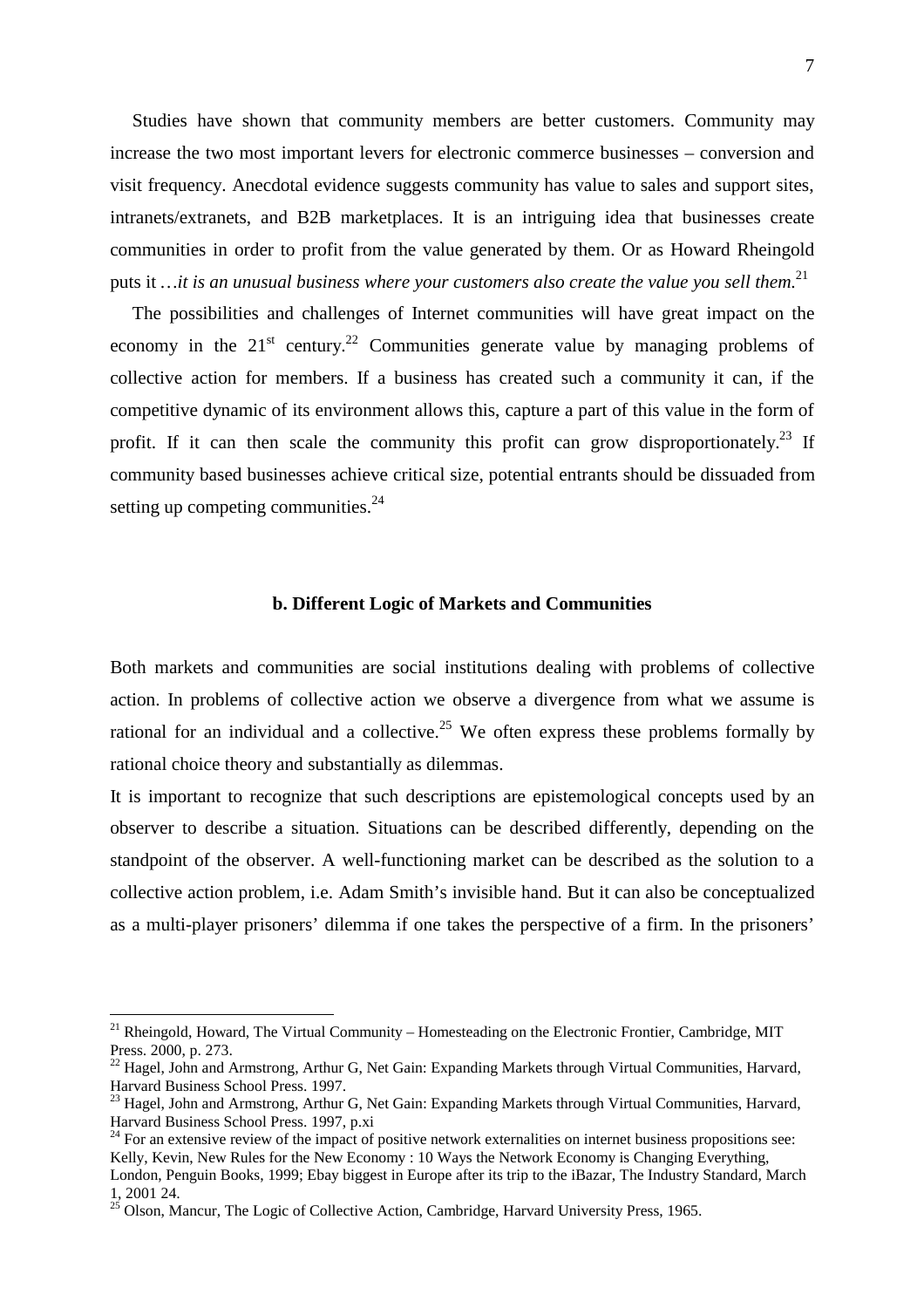dilemma it is individually rational to defect, even though collectively, it is preferable to cooperate.<sup>26</sup>

 As social institutions, communities and markets offer different solutions to problems of collective action. Community builders have to take into account when they act as market participants and when they act as communal entrepreneurs.

- Markets are structured in such a way that the individually rational behavior of businesses and consumers leads to the collectively best outcome. Businesses and consumers interact on the market (no gap between individual and collective rationality). $27$
- Communities are structured in such a way that problems of collective action for a set of issues are solved, by alluding to beliefs in a communicative process (gap between individual and collective rationality closed by belief). $^{28}$

Markets are structured so that individual rational behavior leads to collective rational outcomes in a realm structured by exogenous restraints (i.e. competition and anti-collusion norms), while community achieves collectively rational outcomes in a process in which individuals are persuaded to endogenize the collectively rational preference structure.

To distinguish between the two, we use the Prisoners Dilemma as a backdrop to tell the story of a market, where non-cooperation by the sellers is the collectively best outcome, because the collective is the society that has instituted the market in order to allocate resources efficiently. When we talk about community we use the Prisoners Dilemma to describe a group of individuals who must be persuaded by a communal entrepreneur to change their individual preference structures by endogenizing a belief that corresponds to the collectively rational. The collective in this case is the members.

Businesses interacting in a market with competitors and customers have to follow very different strategic considerations than communal entrepreneurs. Building and sustaining an Internet community is a political and social project.

<sup>&</sup>lt;sup>26</sup> Axelrod, Robert, The Evolution of Co-operation, London, Penguin Books, 1990.<br><sup>27</sup> …by directing that industry in such a manner as its produce may be of the greatest value, he intends only his *own gain, and he is in this, as in many other cases, led by an invisible hand to promote an end which was no part of his intention. Nor is it always the worse for society that it was no part of it. By pursuing his own interest he frequently promotes that of the society more effectually than when he really intends to promote it*. Smith, Adam, The Wealth of Nations, Oxford, Clarendon Press, 1979, Book IV, Chapter ii, Part9, p. 456. The reason why a market that can be looked upon as a prisoners' dilemma by changing the perspective of the observer to that of the sellers is seen as a solution to problems of collective actions, is that the collective is made up of the whole society (the group that has institutionalized the market), while in the case of communities, the collective is made up only of the participants in the interaction (the analogy in a market would be an oligopoly). Therefore, the normative position of positing collective rationality depends on the standpoint of the observer.

<sup>&</sup>lt;sup>28</sup> For the seminal definition see: Weber, Max, Wirtschaft und Gesellschaft. Grundriß der Verstehenden Soziologie, Tuebingen, Mohr, 1990 p. 70.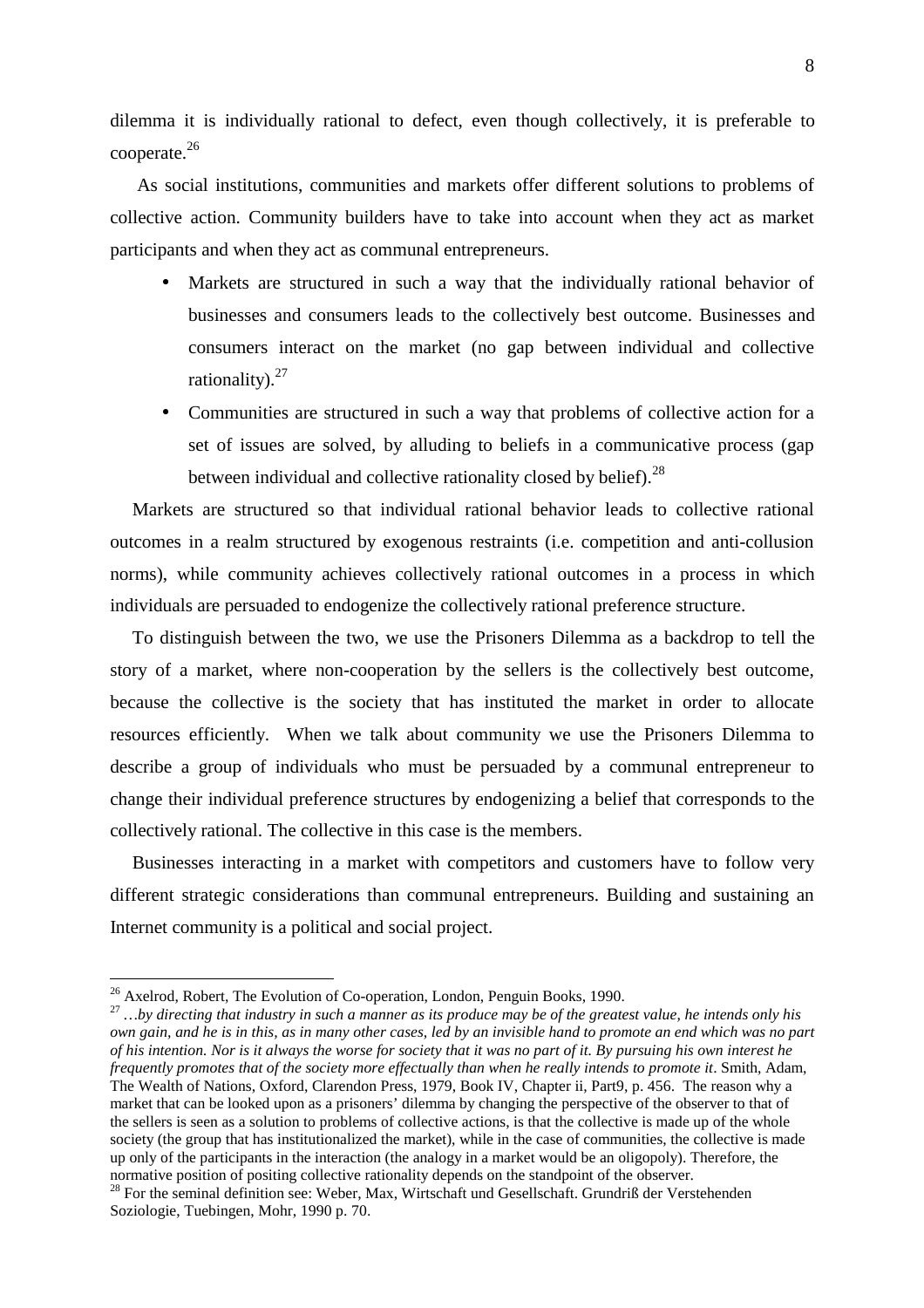Only few companies have been able to effectively balance the social institutions of markets and communities as a successful business proposition. EBay is such a best practice case. Everywhere in eBay there is ubiquitous connectivity to community and it seamlessly melds community into commerce by building a whole new system of trust and peer-to-peer control, like the member-rating system, the café, the Barbie forum, etc.<sup>29</sup>

Understanding this logic of communities will be responsible for the success or failure of Internet communities. Bridging the analytical gap by focusing on the metaphors that legitimize and reproduce communities will enable us to foster an understanding of this logic. Business models that aim to create Internet communities in order to generate profits have to focus internally on the legitimacy and the reproduction of the community, and externally on withstanding the competitive dynamic of the communities' environment.

<sup>29</sup> http://pages.ebay.com/community/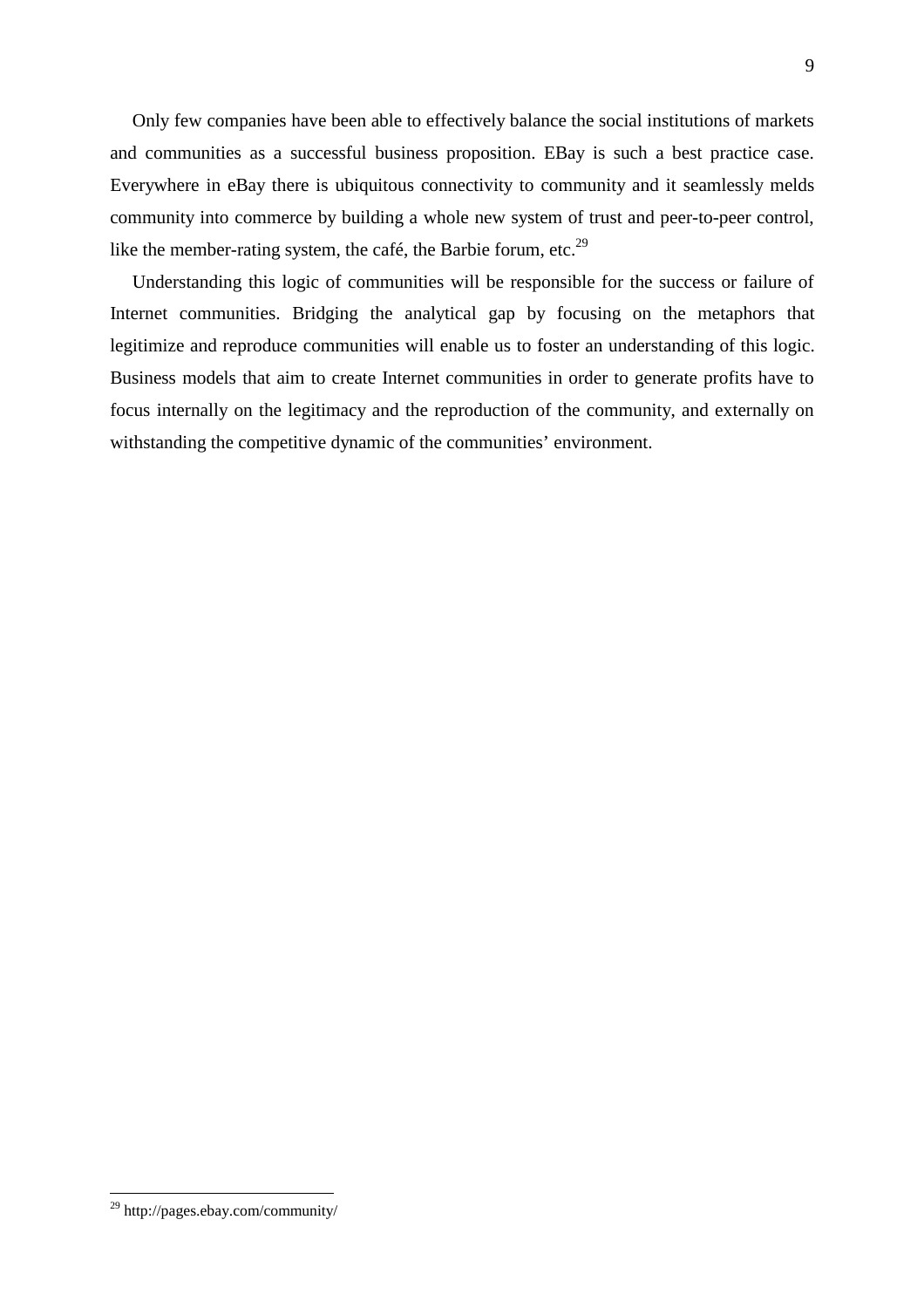#### **II. Bridging the Gap with Metaphors**

The existence of an Internet community must be explained by referring to the conscious and unconscious beliefs of community members that lead to the legitimation and reproduction of communities. These beliefs can be expressed in metaphors.<sup>30</sup> These metaphors have a double function: to explain the community to its members and thereby legitimize it and to describe the belief of community members to outsiders, in order to operationalize it for communal entrepreneurs.

A metaphor is a figure of speech that implies comparison between two unlike entities, as distinguished from simile, an explicit comparison signaled by the words "like" or "as". The metaphor makes a qualitative leap from the reasonable, to an identification or fusion of two objects, to make one new entity partaking of the characteristics of both.

Our conceptual networks are intricately structured by analogical and metaphorical mappings, which play a key role in the synchronic construction of meaning in its diachronic evolution. Parts of such mappings are so entrenched in everyday thought and language that we do not consciously notice them; other parts strike us as novel and creative. The term metaphor is often applied to the latter, highlighting the literary and poetic aspects of the phenomenon. But the general cognitive principles at work are the same, and they play a key role in thought and language at all levels.<sup>31</sup>

Metaphors permeate our thinking. By focusing on the role of metaphors to describe and legitimate communities, we can conceptualize the beliefs of community members.

Communities cannot be understood as real. They are always imagined reifications, as Bendict

Andersen argues in *Imagined Communities*,

 $\overline{a}$ 

All communities larger than primordial villages of face-to-face contact (and perhaps even these) are imagined. Communities are to be distinguished, not by their falsity or genuineness, but by the style in which they are imagined.<sup>32</sup>

 How it is imagined can be expressed by metaphors that differ from community to community. However, there are archetypical metaphors many communities refer to. The premodern metaphor legitimating community is the body. A newer metaphor is the contract. Such base metaphors are relatively stable over time.

<sup>30</sup> *Ihre Wahrheit ist, in einem sehr weiten Verstande, pragmatisch. Ihr Gehalt bestimmt als Anhalt von Orientierungen ein Verhalten, sie geben einer Welt Struktur, repräsentieren das nie erfahrbare, nie übersehbare Ganze der Realität. Dem historisch verstehenden Blick indizieren sie also die fundamentalen, tragenden Gewissheiten, Vermutungen, Wertungen, aus denen sich die Haltungen, Erwartungen, Tätigkeiten und Untätigkeiten, Sehnsüchte und Enttäuschungen, Interessen und Gleichgültigkeiten einer Epoche regulierten.* Blumenberg, Hans, Paradigmen zu einer Metaphorologie, Frankfurt a. M., Suhrkamp Verlag, 1999, p.25.

<sup>&</sup>lt;sup>31</sup> Fauconner, Gilles, Mappings in Thought and Language, Cambridge, Cambridge University Press, 1997.<br><sup>32</sup> Anderson, Benedict, Imagined Communities, revised edition, London, Verso, 1991, p. 6.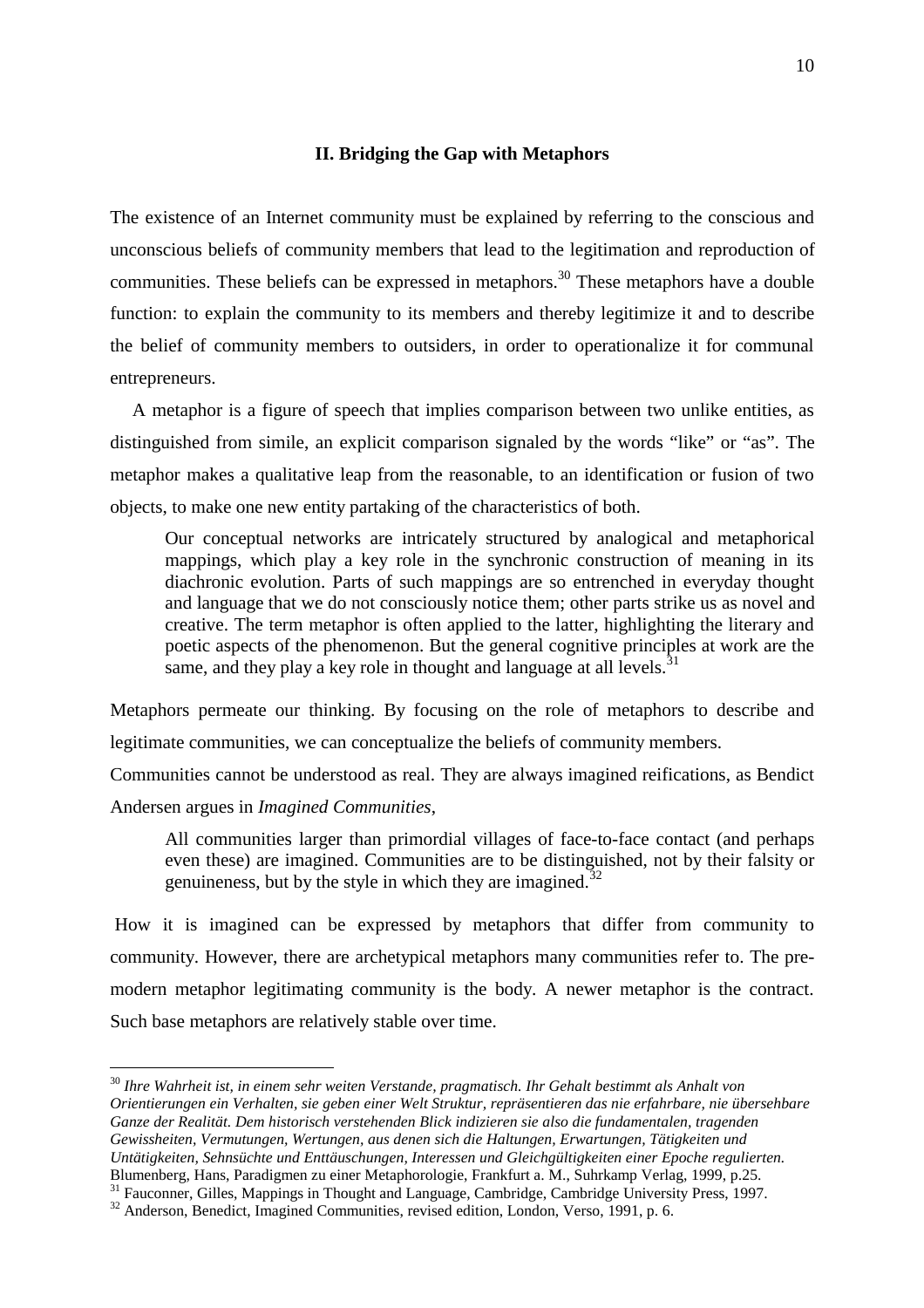The metaphor of society as a body permeated European thinking from antiquity to the 17th century. The contract metaphor has shaped the debate since then. The reproduction of communities is explained and prescribed by metaphors dealing with interaction; we will look at the ritual and the gift. We will show the relevance of metaphors as a tool to legitimize and reproduce Internet communities.

#### **a. Legitimizing Communities**

In order to be able to categorize Internet communities it is helpful to see what metaphors people refer to when describing and legitimizing communities.<sup>33</sup> In order to enable a categorization in the following we will focus on classical ideal types legitimating communities. If we look at European history, until the enlightenment the standard metaphor was that of the body politic. Every class, or person had a specific role and function to fulfill in society. The gap between interests of individuals and interests of the collective, conceptually, did not exist.

Livius recounts that Menenius Agrippa was sent by the Senate to the Plebeians as a negotiator, and that he appeased them and brought them back into the City by telling them the fable of The Belly and the Limbs:

Back in the days when the various parts of the body did not necessarily all agree with each other, as they do now, but each had its own ideas and its own voice, some of the parts began to think that it was unfair that they should have to worry and toil to provide everything for the belly, while the belly just sat there in their midst with nothing to do but to enjoy the bounty they brought to it. They therefore conspired together, and agreed that the hands would no longer carry no food to the mouth, the mouth would no longer open for food, and the jaws and teeth would no longer grind up what they received. The belly growled and tossed about in protest; but the limbs remained steadfast in their angry resolve to starve the belly into submission. Soon though, they began to feel weak. Their fatigue grew worse and worse, until they, the belly and the entire body nearly perished from starvation. Thus, it had become clear that even the seemingly idle belly had its own task to perform, and returned as much as it received; by digesting the food brought to it and returning nourishment to the limbs via the blood. $34$ 

The legitimation of institutions in a discourse that conceptualizes aggregate communities as unitary actors depends on the success of the metaphor that binds the individuals. The collective is foundational for the individual, similar to the whole body being foundational for

<sup>&</sup>lt;sup>33</sup>Ghosh, Rishab A., Cooking pot markets: an economic model for the trade in free goods and services on the Internet, in: First Monday, Vol. 3, No. 3, 1998; Rheingold, Howard, The Virtual Community – Homesteading on the Electronic Frontier, Cambridge, MIT Press. 2000.

<sup>&</sup>lt;sup>34</sup> Livius, Titus, Livy in Fourteen Volumes, translated by B.O. Foster, Cambridge, Harvard University Press, 1967 (Book II, xxxii)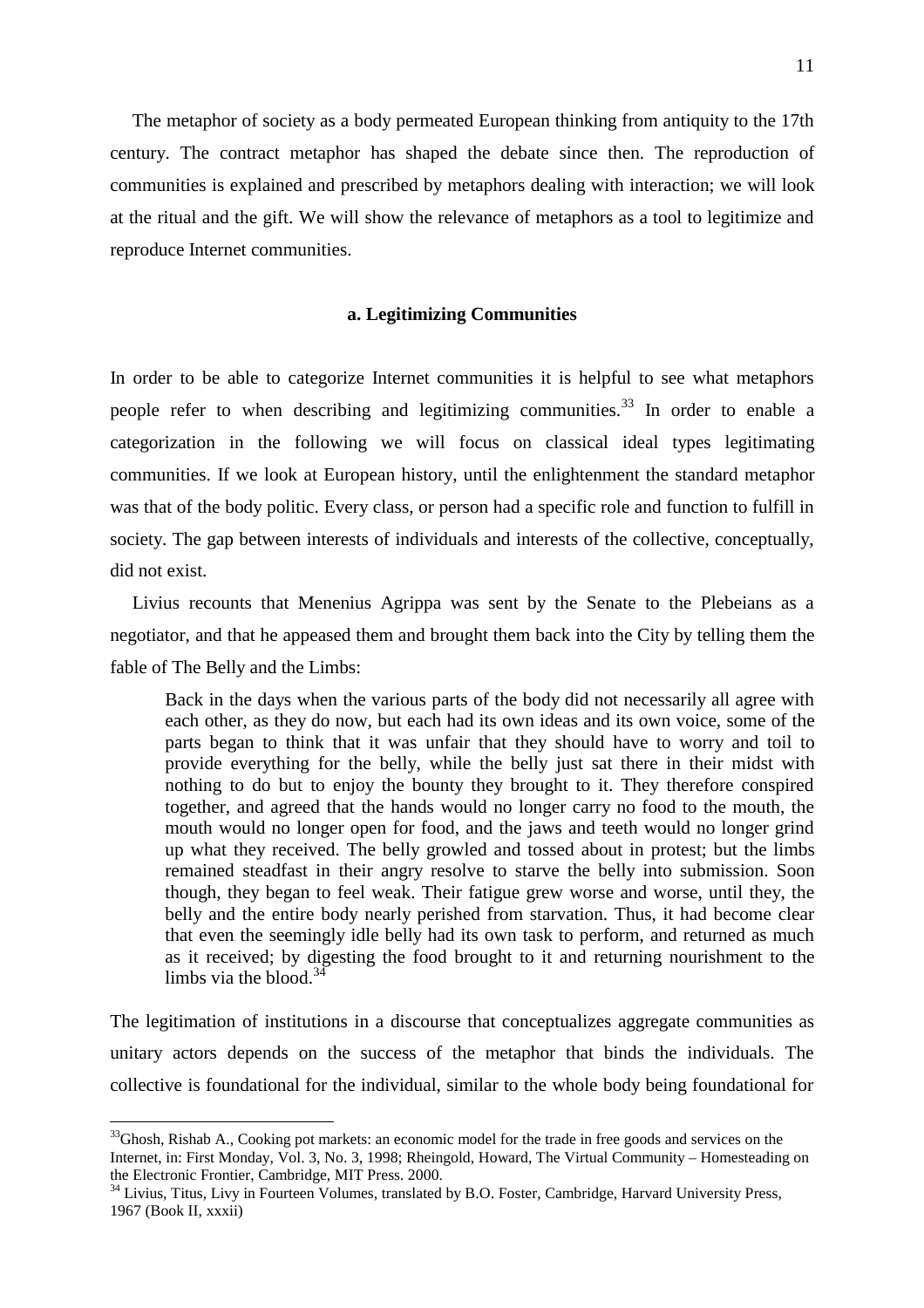the limb. Therefore, there is no tension between individuals and the collective interests. If an Internet community builder is able to persuade the community members of such a legitimatising concept, the gap between what should be individually rational and how members will behave will be great. In its most extreme form it is viable only for very close communities. However, the reification of communities as a body is an important subconscious motive for action even in modern communities.

Contract theory introduces the idea that individuals form the basis of a society, and thereby any state has to further the well-being and freedom of individuals. In a purely libertarian society that is based on an understanding of communities as aggregation of atomistic selfsufficient actors, only institutions that coordinate interactions between these actors can be legitimate. They derive their legitimacy by guaranteeing individuals the greatest possible freedom. Therefore, collective rights can only exist when they further every individual's rights.

In Hobbes' "Leviathan", the social contract is the basis of communal life. Preceding the contract there are no shared rules or standards.<sup>35</sup> The contract functions as a justification of how persons come to share social norms. The contract metaphor superseded the body politic image very quickly and has been foundational for all modern states and the discourse on community ever since.<sup>36</sup> Internet communities like 'The River' base their legitimacy on open contracts as a foundation of community.<sup>37</sup> This type of legitimation has become background knowledge that is normally not questioned.<sup>38</sup>

Rousseau is a contractualist, but the contract itself plays a comparatively minor role in his theory. His solution to the problem is the metaphor of the general will. Rousseau aims to combine both a respect for individual autonomy with sensitivity to the collectivity. Rousseau rejects the ahistorical conception of human nature associated with Hobbes in favor of a new social conception of selfhood. He poses the problem of the tension between individuals and communities in the following way,

To find a form of association that defends and protects the person and possessions of each associate with all the common strength, and by means of which each person,

<sup>&</sup>lt;sup>35</sup> Hobbes. Thomas, Leviathan, edited by C.B. Macpherson, London, Penguin Books, 1981.

 $36$  The internal inconsistency of the contract metaphor – there cannot be a contract before a system of rules has been established that enables enforcement, however this is postulated – has not kept it from becoming very successful. See MacIntyre, Alasdair, A Short History of Ethics, New York, Macmillan, 1966.

 $37$  www.river.org Rheingold, Howard, The Virtual Community – Homesteading on the Electronic Frontier, Cambridge, MIT Press. 2000, p. 332.

<sup>38</sup> Adorno, Theodor W. und Horkheimer, Max, Dialektik der Aufklärung. Philosophische Fragmente, Frankfurtn a.M.,Taschenbuch Fischer-TB.-Vlg, 1969.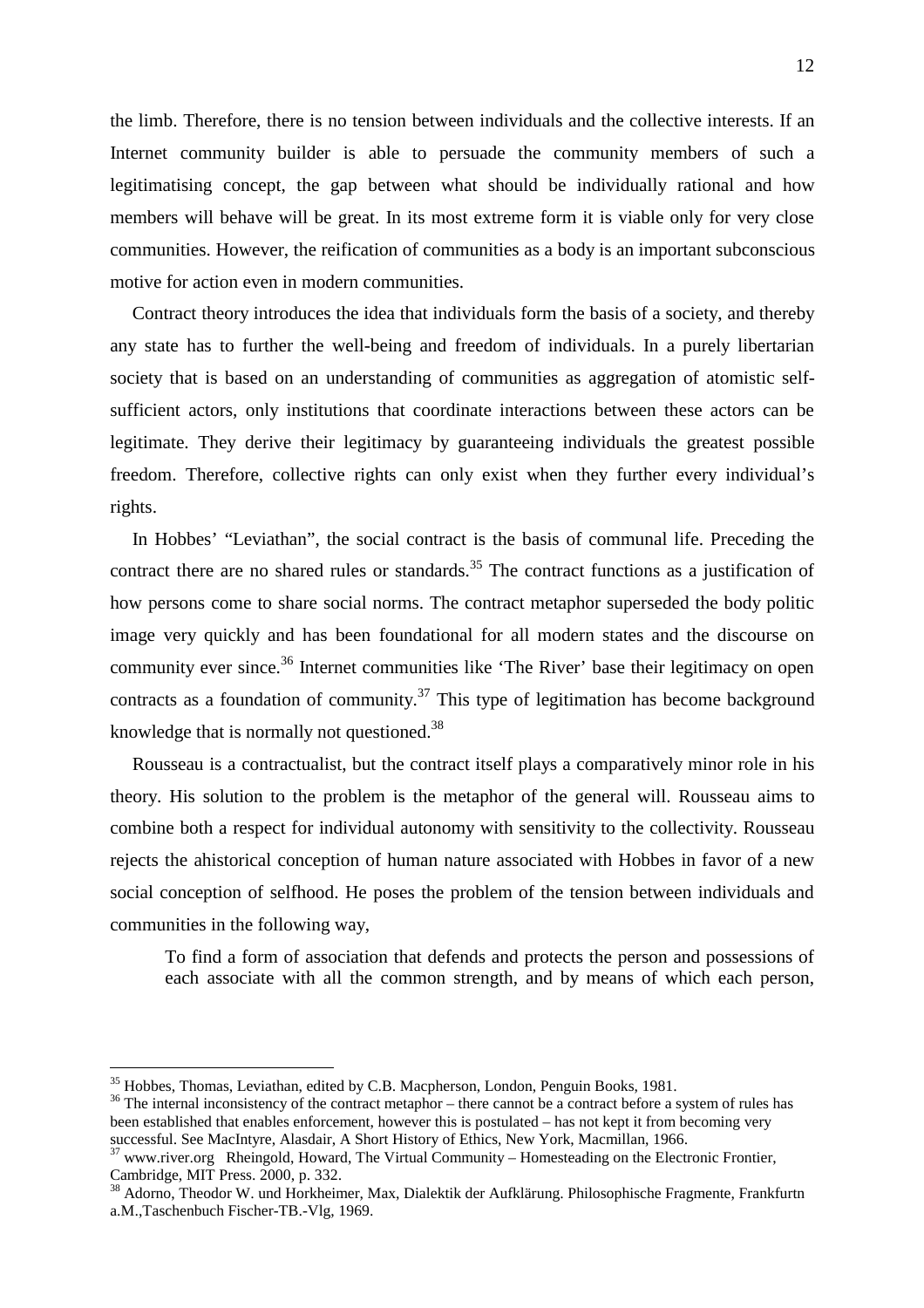joining forces with all, nevertheless obeys only himself and remains as free as before<sup>39</sup>

Rousseau's answer to this challenge is his theoretical figure of the general will. Rousseau argues that people have two distinct sort of basic needs: natural and social. When humans are in their most primitive state they care only for their physical survival. They experience hunger, thirst, cold etc. We, however, also have other basic requirements for our well-being. We live in a world not simply composed of physical objects and resources but also of other people.

Whereas the glue that holds the Hobbesian commonwealth together is, at bottom, the instrumental reason of asocial individuals, the citizens of a Rousseauian republic have an enriched and socialized idea of themselves as a result of their association, and in participating in the life of the community they best realize and express their deepest needs.

This type of legitimatory belief of the individual with communal interest is more common in Internet communities than one could expect, assuming the Internet is mainly North American and the North American self-understanding is closer to the philosophy of Hobbes, Locke, Paine than to that of Rousseau. A Rousseau-esque description of communal behavior can be applied to explain why AOL message board managers invest great amounts of their private time to foster their communities.40

The general will is both what people would will if they considered themselves to be members of the relevant collective and put its collective interest to the forefront (and had all relevant information at their disposal), and also what people do will insofar as they actually do consider themselves to be members and derive a constitutive sense of what they are from the collective.

Many parallels can be drawn to the open source software community as it is understood by the Open Source Initiative.

The basic idea behind open source is very simple. When programmers can read, redistribute, and modify the source code for a piece of software, the software evolves. People improve it, people adapt it, people fix bugs. And this can happen at a speed that, if one is used to the slow pace of conventional software development, seems astonishing. We in the open source community have learned that this rapid evolutionary process produces better software than the traditional closed model, in

<sup>&</sup>lt;sup>39</sup> Rousseau, Jean-Jacques, The Social Contract and Discourses, Translated with Introduction by G.D.H. Cole, London, Everyman's Library, 1913 p. x.

 $40$  For a discussion of the role of community leaders (AOL has more than 10,000 such unpaid volunteers) see AOL volunteers claim labor violations, Sandeep Junnarkar, CNET News.com April 14, 1999 at

http://news.cnet.com/news/0-1005-200-341173.html or Yahoo tangles with GeoCities volunteer community leaders Jim Hu Staff Writer, CNET News.com December 17, 1999 http://news.cnet.com/news/0-1005-200- 1500069.html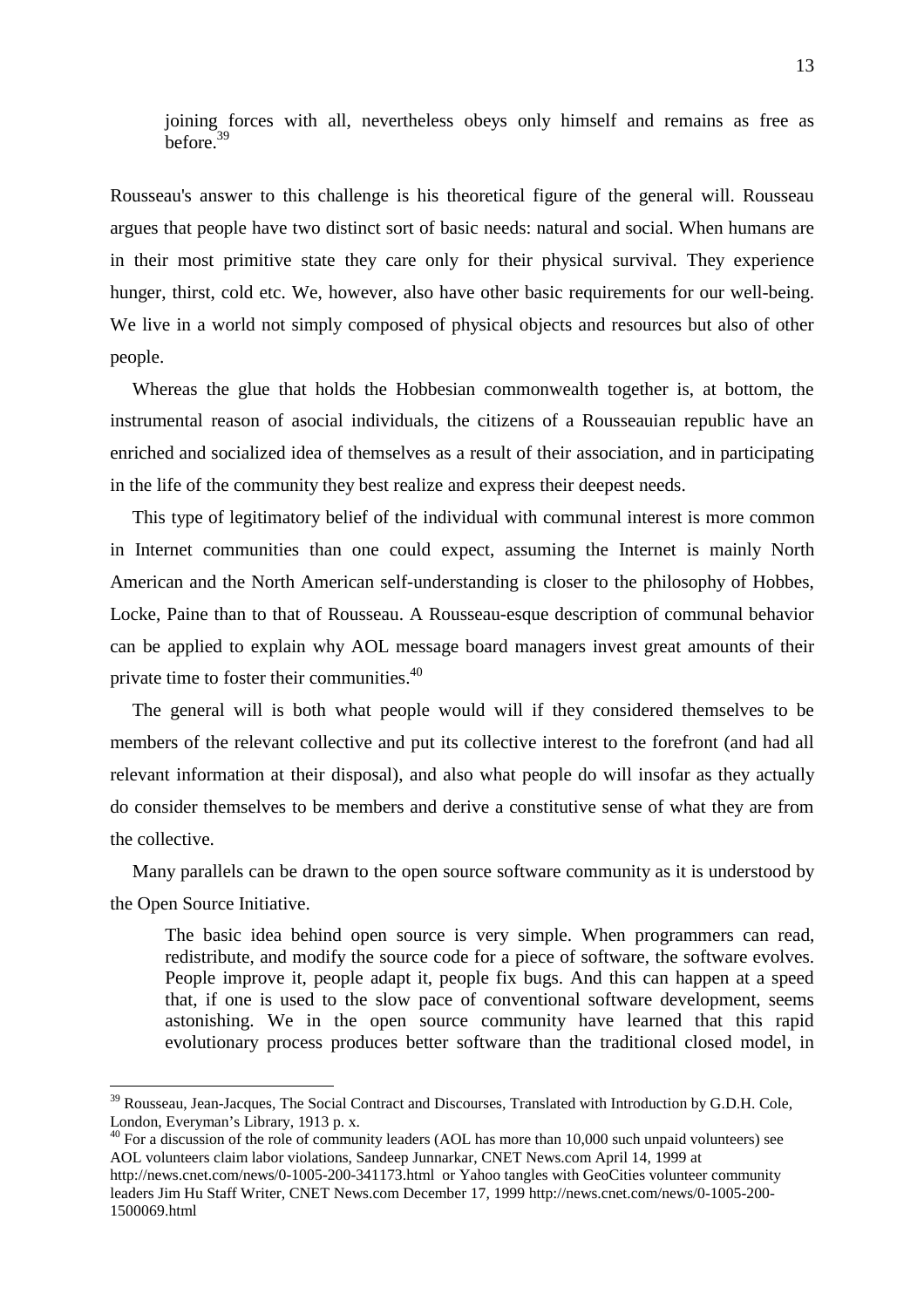which only a very few programmers can see the source and everybody else must blindly use an opaque block of bits. $41$ 

The general will is arrived at through the figure of the contract. Rousseau parallels the Hobbesian strategy of having everyone alienate his or her rights to the sovereign, but then allows the sovereign to consist of everyone. Everyone alienates their original right to all things in favor of themselves. While this might be thought to imply the tyranny of the collective over the individual, Rousseau believes that membership in the collective will lead to an individual's sense of self that does not see the general will as an external imposition by an alien body but rather as expressive of the individual personality. Through their recognition as citizens, the self-respect of each is assured. This is in spirit echoed in Howard Rheingold's concept of Virtual Community.<sup>42</sup>

# **b. Reproducing Community**

Belief in the community is reproduced in metaphorical acts reassuring members of their commitment to the community. The term ritual conceptualizes these acts. Durkheim defines rituals as *determined modes of action*. 43 He and most social scientists until the first half of the last century analyzed rituals purely in a religious context.<sup>44</sup> Since then the perspective of rituals have been extended to a secular setting.45

Of special interests are the rites of passage. Arnold van Gennep defines them in *Les rites de passage* as rites which *accompany every change of place, state, social position and age*. 46 Theses rites structure and control the social life of the community. The fact that place, rules, social position and age within Internet communities are conceptualized differently does not mean that the transitions fall away. The function of these rites stays the same.

<sup>&</sup>lt;sup>41</sup> http://www.opensource.org/

 $42$  Rheingold, Howard, The Virtual Community – Homesteading on the Electronic Frontier, Cambridge, MIT Press. 2000, 49.

<sup>&</sup>lt;sup>43</sup> Durkheim, Émile, The Elementary Forms of the Religious Life, translated by Joseph Ward Swain, London, George Allen & Unwin Ltd., 1915. p. 51.

<sup>44</sup> See for instance Malinowski: *Every culture can be divided into two distinguishable domains: the domain of magic and religion and the domain of science; the sacred and the profane. Ritual belongs to the sacred domain and is ipso facto an action grounded in faith rather that in reason* Malinowski, Bronislaw, Magic, science and religion and other essays, London, Glencoe Ill: The free press of Glencoe, 1948.

<sup>45</sup> Nadel, S.F., *Nupe Religion, London*, Routledge and Kegan Paul, 1954; Leach, Edmound, "Ritual" In: Sills DL (ed.):International Encyclopedia of the Social Sciences, New York, The Macmillan Company & The Free Press, 1968 520-526. Katz even uses it to interpret medical care methods. Katz, Pearl, Ritual in the Operating Room, in: *Ethnology*, Vol. 20, Nr. 4, 1981, p. 335 –350.<br><sup>46</sup> Van Gennep, Arnold, The Rites of Passage, Chicago, University of Chicago Press, 1960, quoted in Turner,

Victor, The Forest of Symbols: Aspects of Ndembu Ritual. Ithaca, Cornell University Press, 1969, p. 94.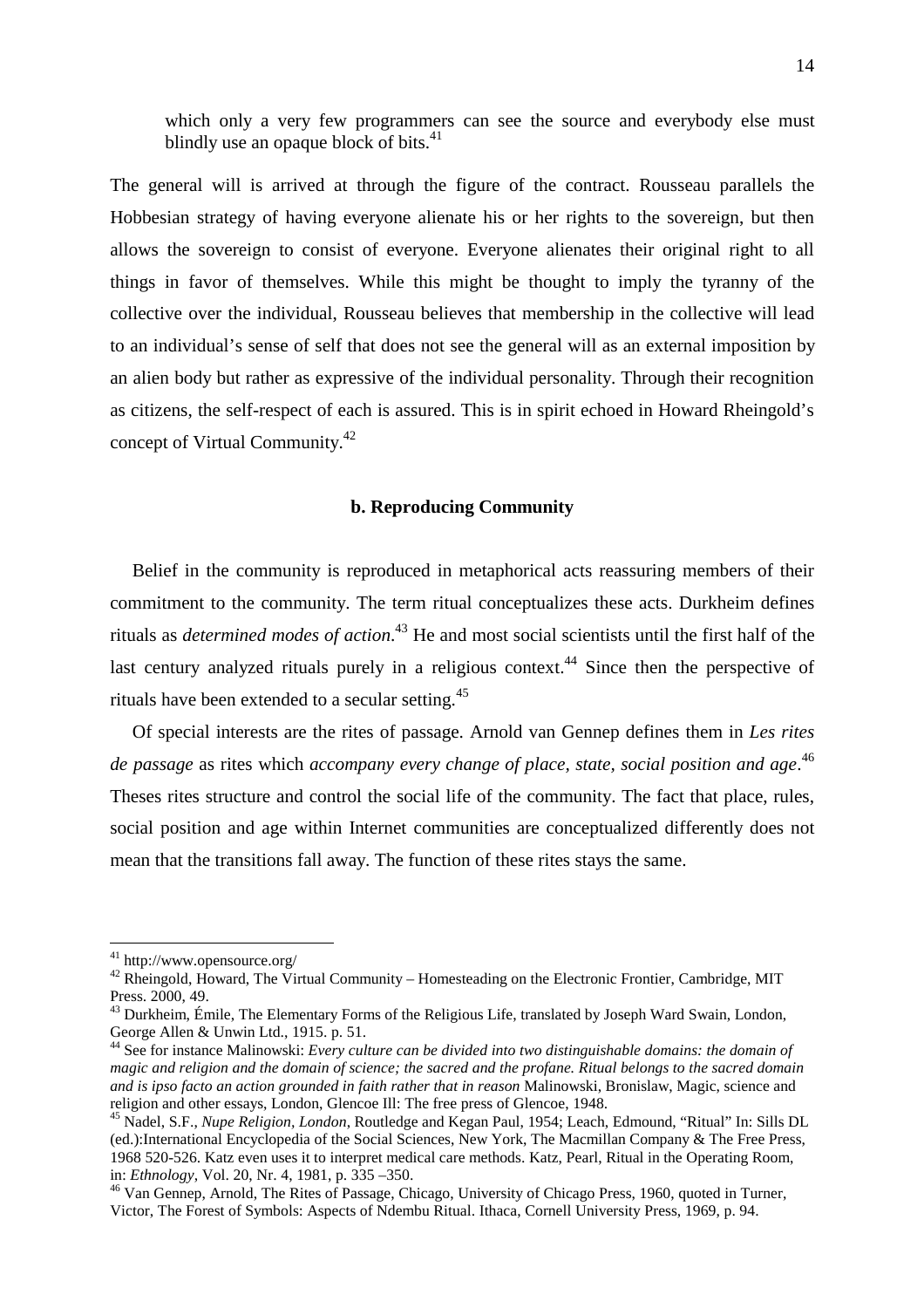Accessing the Internet is sometimes described as a "rite de passage".<sup>47</sup> Members of Internet communities themselves very often use the term "rite de passage" in order to define who is in and who is out. Hacker Code describes the observable behavior of a hacker while performing the "rite de passage":

In the hacker/geek circle, this "rite of passage" was RTFMing, spending hours in the dark behind a glowing monitor, tweaking code, and intellectually grasping the system so that at the time you are considered "passed", you are in truth already a /part/ of the system.<sup>48</sup>

By clarifying the steps a new member has to go through, so that he or she becomes worthy to the community and by helping him or her along the way, community builders can reduce the deterrent effect of very close Internet communities.

A second concept reproducing interpersonal ties and community is the gift. This has been described for Internet communities where gift-giving is offered as an alternative to a moneybased economic system.49 However, this is not the only and maybe not the most important aspect of the concept. It is important to focus on the significance of the gift in order to understand not only how it reproduces interpersonal relationships in general, but also to comprehend the kinds of relationships and their consequences for the legitimation of communities.50 Therefore, we concentrate on the stratifying aspect of gift-giving.

Marcel Mauss analyzes non-industrialized societies and describes the gift as a noneconomic form of exchange. He determines that gifts establish inequalities between the exchanging individuals and thereby infers that the production of these inequalities stratify a community. He analyzes agonistic gift-giving.

Agonistic gifts achieve inequality by introducing a time lag in a connected exchange system.<sup>51</sup> One party invites the others. In order to increase its fame, the party that gives has to offer more than the last party had given away at their celebration. Every time one party is giving, the others are receiving. Through the constant inequality between giving and receiving, the next gift-giving interaction is assured. The competitive aspect of the system is

 $^{47}$  Tomas, David, Old rituals for new space: rites de passage and William Gibson's cultural model of cyberspace in Michael Benedikt, (ed.), Cyberspace: first steps (pp.31-48). Cambridge, MIT Press, 1991 <sup>48</sup> http://slashdot.org/articles/99/09/22/1028249.shtml

<sup>49</sup> Barbrook, Richard, The Hi-Tech Gift Economy, First Monday, volume 3, number 12 (December), 1998; Bays, Hillary and Mowbray, Miranda, Cookies, Gift-Giving, and the Internet, volume 4, number 11 (November), 1999. <sup>50</sup> The gift is not an altruistic act. See therefore Berking, Helmuth, Schenken. Zur Anthropologie des Gebens,

Frankfurt a. M., Campus-Verlag 1996; Godelier, Maurice, L' énigme du don, Paris, Fayard, 1996; Godelier, Maurice, La production des grands homes: pouvoir et domination masculine chez les Baruya de Nouvelle-Guinée, Paris, Fayard, 1982.

<sup>&</sup>lt;sup>51</sup> The most famous example is the Kula circle in Trobriand Islands described by Malinowski, Bronislaw, Argonauts of the Western Pacific, London, Routledge, 1978 But there are a lot more ethnographically documented cases in other regions like the Potlatch system in north-west America.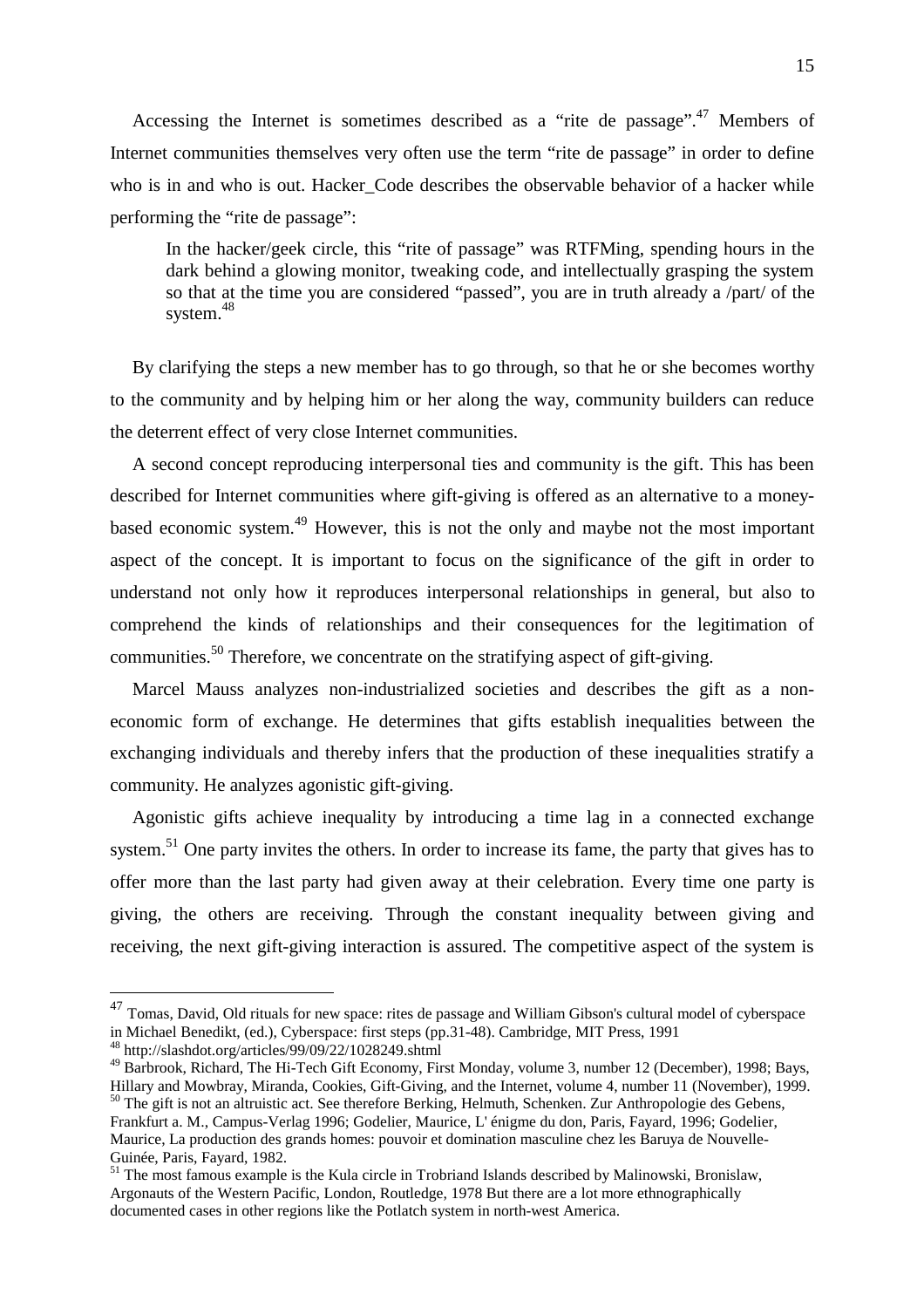foundational for the distribution of status and power. The gained status is not stable, however, because theoretically every participant (as a subgroup member) of the society can and will perform a gift-giving event and therefore challenge the others. This ongoing competitive process reproduces the social structure of the community. It is a duty to take part in the gift exchange. Doing the contrary provokes social intervention up to exclusion, as this would mean a direct threat to reproducibility and therefore for the society itself.<sup>52</sup>

This competitive dynamic of agonistics gift-giving is found online in distributed computing projects such as SETI@Home, where the members are ranked for contribution of CPU time. The highest ranking member on March  $27<sup>th</sup>$ , 2001 had contributed 728.280 years in CPU time.53 In our context agonistic gift-giving becomes very important, since as a "side effect" of this interaction a huge amount of value will be generated.

The ritual and the gift are metaphors describing the reproduction of communities. Community builders need to focus on them in order to sustain their Internet community.

<sup>52</sup> *To refuse to give, to fail to invite, just as to accept, is tantamount to declaring war; it is to reject the bond of alliance and commonality*. Mauss, Marcel, The Gift. The Form and Reason for Exchange in Archaic Societies, Translated by W.D. Halls, London, W.W. Norton, 1990, p. 13.

<sup>53</sup> http://setiathome.ssl.berkeley.edu/stats/users.html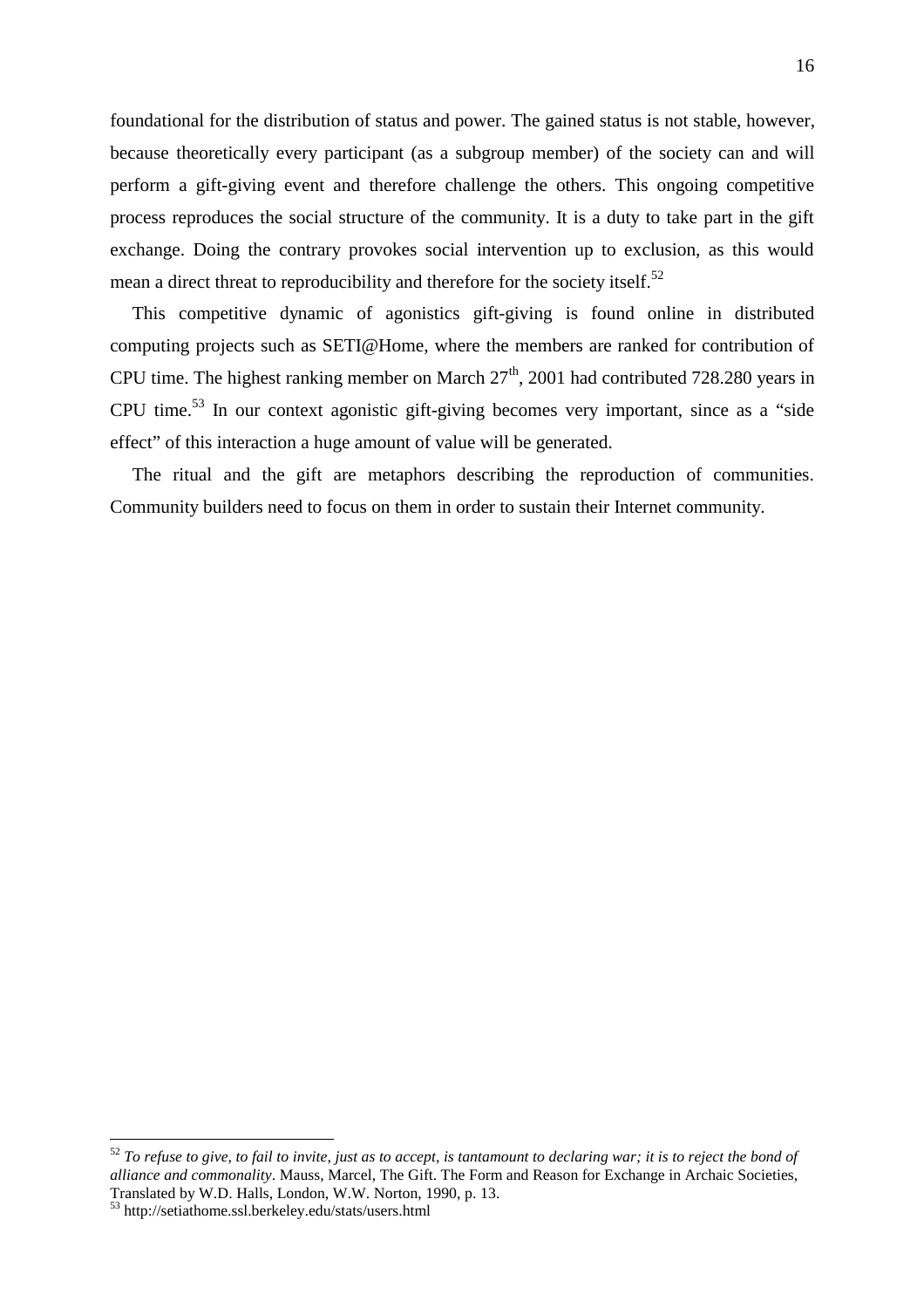#### **III. Metaphors as Business Tools**

In part two we analyzed the legitimating and reproducing foundation of communities. Communities are explained from the inside and can be described by a metaphorical approach. How can this be operationalized? What does it mean for entrepreneurs building Internet communities?

Successful community based businesses have to achieve these objectives, to generate value and capture profit. Value is generated when communities solve problems of collective action. By controlling access, aggregating content, or realizing side payments, community builders can capture profit. An Internet community can be both, a stand-alone proposition, like 'The Well' or supplemental and integrated, offering for example chat room functionality for CNN.

#### **a. Generating Value**

In order to construct sustainable community, builders have to legitimate and reproduce their community. This is achieved by reinforcing the metaphors that the community spirit of members is based upon. Therefore, the first step is to identify possible legitimating and reproducing metaphors for a community. Surveying potential members can do this. The metaphor of a specific community will always be a combination of the ideal-typical forms we have described; however, it is important for community builders to communicate them.

The eBay community is made up of individual buyers and sellers who come to the site to do more than just buy or sell—they have fun, shop around, and get to know each other, for example, by chatting at the eBay Cafe. Through the bulletin boards, users meet and get to know each other, discuss topics of mutual interest, and petition one another for information. These bulletin boards are public forums that encourage open communication between users. eBay becomes a part of users' lifestyles. Many users have created second businesses, or quit day jobs altogether, by selling items on eBay. For hundreds of thousands of others, eBay is the place to share a passion for items that are special. The community is also self-policing, and users frequently form "neighborhood watch" groups to help guard against misuse or violations of site etiquette. 54

In order to achieve the belief in the legitimacy of a community, the members must be persuaded. Persuasion is a political act. So what we need are community builders who take up the role of political entrepreneurs, conferring legitimacy on the community. Referring to their

<sup>54</sup> Ebay community statement at: http://pages.ebay.com/community/aboutebay/community/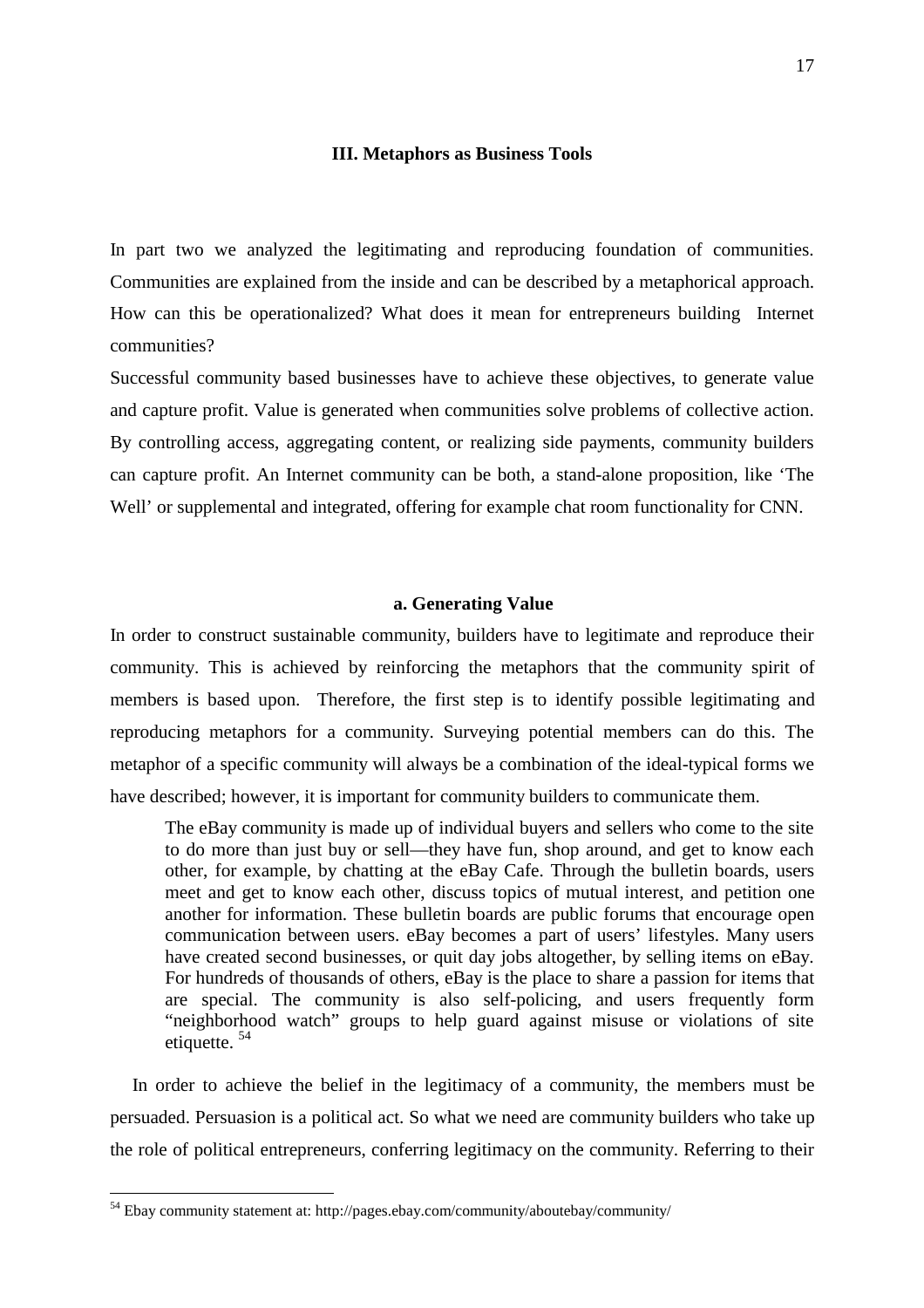community, as a body like Menenius Aggripinna in his speech to the Plebeians, a contract, or a general will, can do this. The Keynote speeches of Steve Jobs at the MacWorld Expos in the last years have played an important role in reinforcing the Macintosh community spirit.<sup>55</sup>

To ensure the success of an Internet community and to guarantee the sustained belief of its members in it, businesses have to take care of the reproduction of this belief. They can do this by instituting interchanges like offering personalized homepages, rating transactions, or by operating with gift-giving like Amazon gift certificates.<sup>56</sup>

Businesses building Internet communities need to take up the role of institutional designers, igniting and maintaining interpersonal exchange as well as stabilizing community by institutionalizing reproductive dynamics. Thus they need to institute reproductive metaphors such as the gift and the ritual.

The aim of a community builder is to generate valuable communities. The value of a community is the contribution of individual members beyond what seems individually rational, multiplied by the number of community members. Therefore, the size of the gap and scalability are the precondition of possibility to generate profit. Should community designers focus their efforts on increasing the size of the community or the size of the gap?

This raises the question of access to the community. Closed communities, like the Linux Kernel development team, can much more easily motivate members, but do not have the ability to grow as an open community like Napster.<sup>57</sup> So while in a closed community the individual gap can be bigger, in an open community the individual gap will be smaller but membership greater.

# **Chart 4: Optimize the Gap**

Individual gap



<sup>55</sup> http://www.apple.com/quicktime/qtv/mwsf01/

<sup>56</sup> http://pages.ebay.com/services/forum/feedback.html; http://www.amazon.com/ 57 for information on the Linux Kernel: http://www.kernel.org/ For Napster see:

http://www.napster.com/pressroom/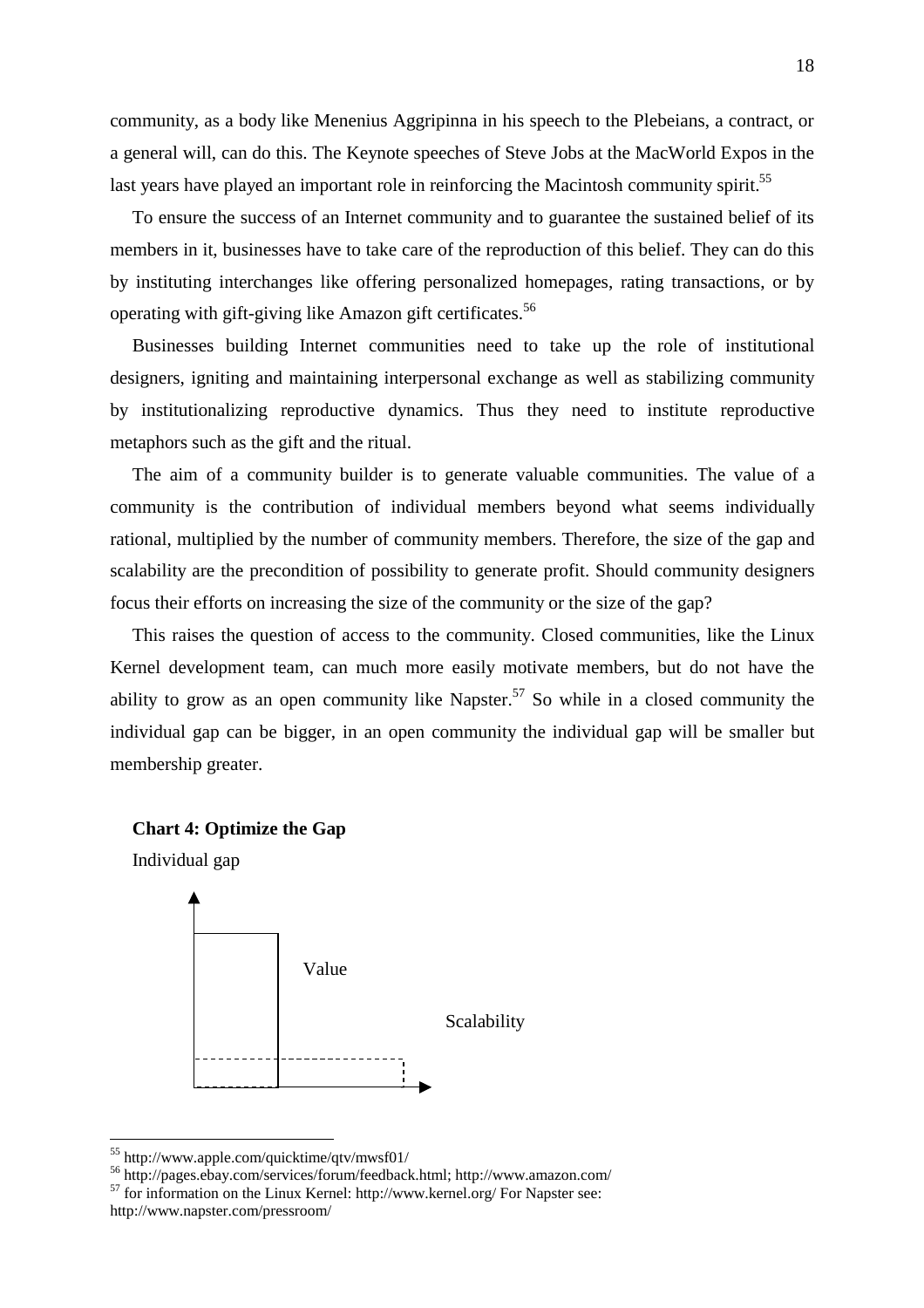The graph represents the relationship between the gap and the size of the community. Depending on the environment of the community, the number of potential members, their susceptibility to act according to the community spirit, community designers should aim to invest more resources in either increasing the gap or increasing membership.

# **b. Capturing Profit**

All these ideas that generate value are of no importance, as long as it accrues only to the members and not to the builders of Internet communities. If businesses have managed to set up a thriving Internet community, they have created value. Very often the value is distributed to the members and cannot be captured as profit for the builder.<sup>58</sup> The following taxonomy categorizes Internet communities into community type and strategy to capture profit.

# **Chart 5: Profit Strategies**

 $\overline{a}$ 

|                             | <b>Control Access</b>                | <b>Aggregate Data</b>    | <b>Side Payments</b>                           |
|-----------------------------|--------------------------------------|--------------------------|------------------------------------------------|
| <b>Type</b> <i>Strategy</i> |                                      |                          |                                                |
| <b>Stand-Alone</b>          | The Well, The River,<br>Compuserve   | Dooyoo.com,<br>Ciao.com  | Ivillage.com,<br>Ecrush.com                    |
| <b>Supplemental</b>         | <b>Wall Street Journal</b><br>online | Amazon (book<br>reviews) | AOL (parenting)<br>group), CNN (chat<br>board) |

Which strategy to pursue depends on the competitive dynamic and the size limitations of the environment the community is created in.<sup>59</sup> Therefore, scalability and value capture have to coincide.

During the New Economy IPO bubble only the value generated by communities was focused upon when evaluating the viability of a business model. Even when these businesses were able to generate value to the members, they were not able to capture this value in the

 $58$  see for instance the community created by www.geocities.com, www.hotmail.com, or www.thestreet.com, www.motleyfool.com, etc.

<sup>&</sup>lt;sup>59</sup> Porter, Michael E., Competitive Advantage: Creating and sustaining superior performance, New York, NY: Free Press/MacMillan, 1985.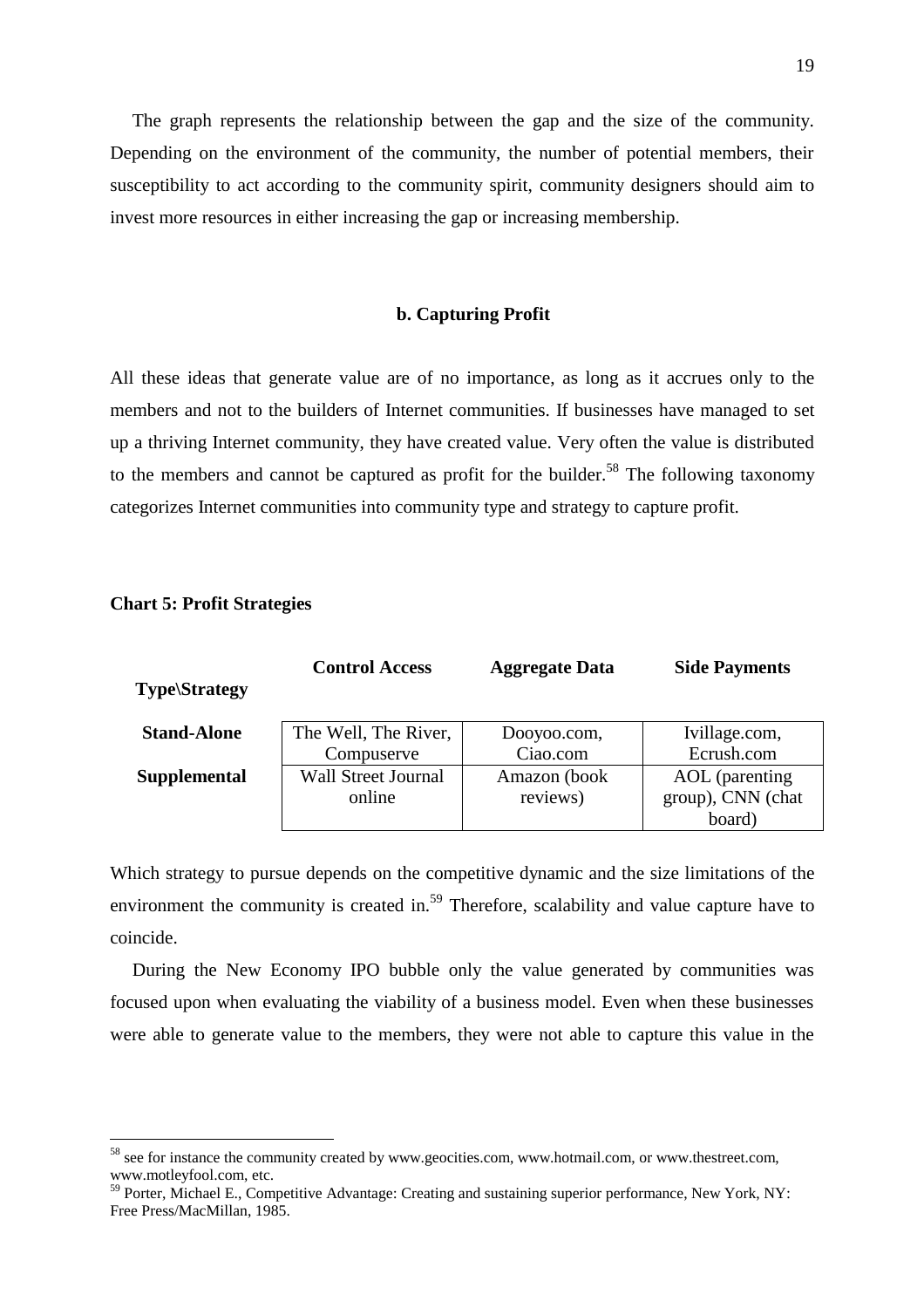form of profits.<sup>60</sup> Today, venture capital will fund new endeavors only if they can argue that they will at some point generate profits, capturing the value generated by communities.

The dominant driving economic forces for Internet community based business propositions are positive network externalities. A network externality is the cost or benefit the user of a community derives for an additional person becoming a member. The network externality is positive when the additional person represents a benefit to users while the network externality is negative when the additional person represents a cost. $61$ 

The following matrix makes it possible to evaluate environments for communities.

#### **Chart 6: Value Capture and Scalability**



In order to understand the matrix we have to drill down and explain how we understand the concepts of value capture and scalability. For us, value capture is the ability to resist the competitive dynamic of the businesses environment. The environment consists of **competitors** (How many, who? How can they be warded off? Does size matter? Positive network externalities), **potential entrants** (What are the barriers of entrance/exit? Who has the competence to enter? Who is planning to enter?), **substitutes** (other products, the brickand-mortar-world), **suppliers/network providers** (relationship to providers, necessity of being on a portal, costs/revenues?), **community members** (willing to pay for service? Willing to give marketable information?).<sup>62</sup> The following framework that is based on Porter's five forces shows the competitive dynamics community builders have to face.

<sup>&</sup>lt;sup>60</sup> Porter, Michael, Strategy and the Internet, Harvard Business Review, March 2001, 62-78.

<sup>&</sup>lt;sup>61</sup> Kelly, Kevin, New Rules for New Economy: 10 Ways the Network is Changing Everything, London, Penguin Books, 1999.

 $62$  Porter, Michael E., Competitive Advantage: Creating and sustaining superior performance, New York, NY: Free Press/MacMillan, 1985.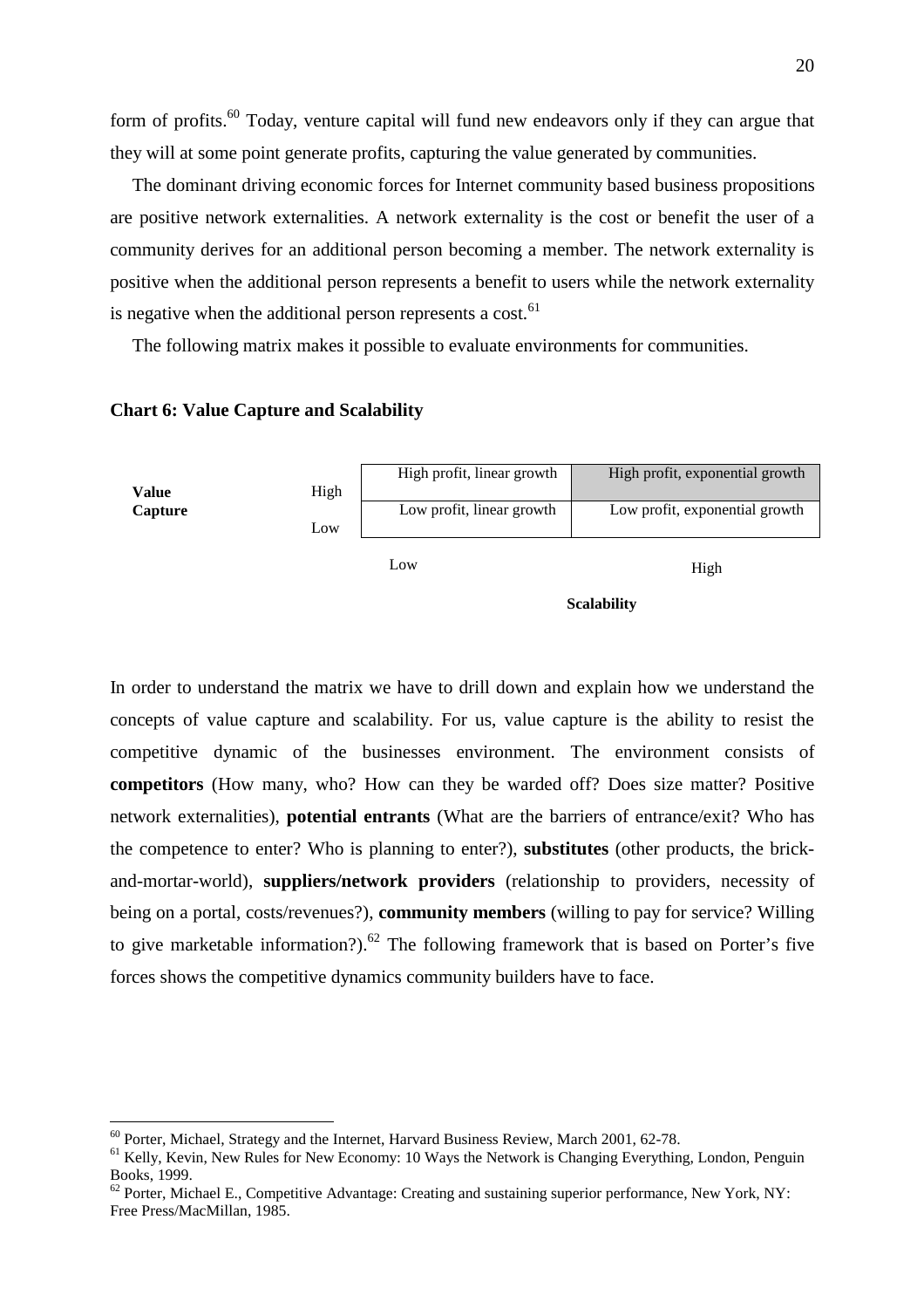#### **Chart 7: Competitive Dynamic**



Scalability is a measure for the **decreasing costs per unit** (What is the ratio between fixed and variable costs? Learning curve?), the **market size** (how many people use the Internet today?), the **market growth potential** (How will this change?), and the **impact of the community on market size** (will people buy a computer in order to become member of the community?).

Today, the eBay community includes 18.9 million registered users, and is the number one most popular shopping site on the Internet when measured by total user minutes according to the Media Metrix September 2000 web report.<sup>63</sup>

We have described a two-step framework focusing on value creation and value capture utilizing metaphors to create disproportionate profits from community based endeavors.

# **Conclusion**

This paper has shown that strategists developing business models to capture the value created by communities need a new approach. Community based business models aim to profit from the value which is created when Internet communities solve problems of collective action, by controlling access, aggregating data, or realizing side-payments. Internet communities as a business proposition will become a strategic tool both as a stand-alone model and as a supplement to sustain competitive advantage for "normal" businesses by increasing customer retention rate, building trust, etc.

Software vendors offer platforms for Internet communities with such features as Message Boards, Discussions, Chats, Forums, Postings, Polling, and Surveys. However, the substantial

<sup>63</sup> http://pages.ebay.com/community/aboutebay/overview/index.html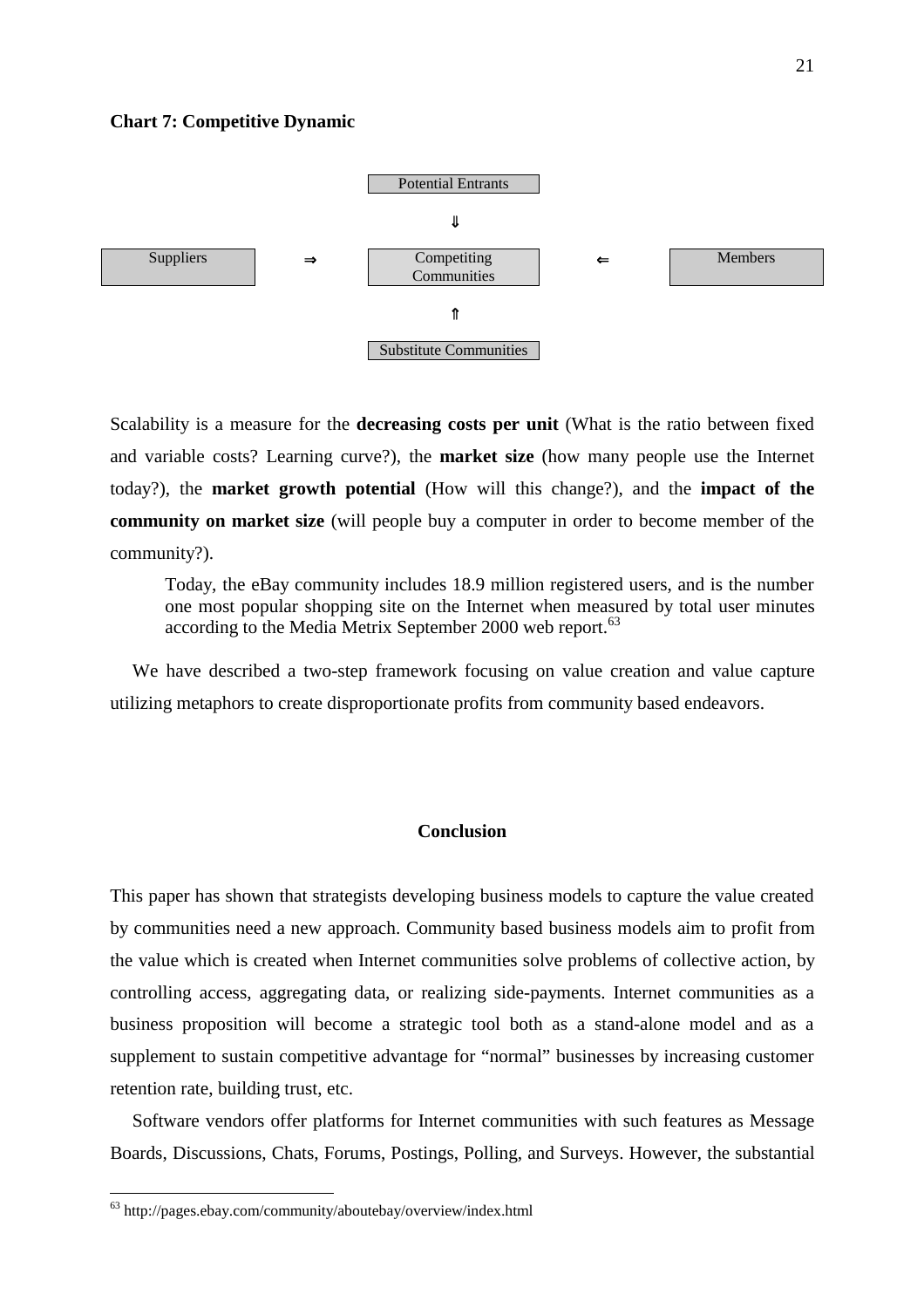aspect of profitable Internet communities are not well understood. The current literature on community based business models resorts to individual motivations, to explain why members join and leave Internet communities. However, such an approach cannot sufficiently conceptualize communities because communities are essentially imagined by their members. Therefore, communities can only be understood from the viewpoint of their members, and we need an inside-out perspective to be able to explain why members act as if they follow collective rational or community interests. Otherwise, the analytical gap between the presumption of individual rational behavior and collective rational outcomes that describe a community is lost.

In order to bridge this gap, we focused on the beliefs of community members. We offered metaphors as tools to conceptualize the legitimation and reproduction of communities. These metaphors have a double function: to make the community graspable to its members and thereby legitimize it and to describe the belief of community members to outsiders, to make it operationalizable. In order to profit from the value generated by communities' business, strategists must position it in its competitive environment. With the metaphorical approach we can offer strategists building blocks for profitable Internet communities.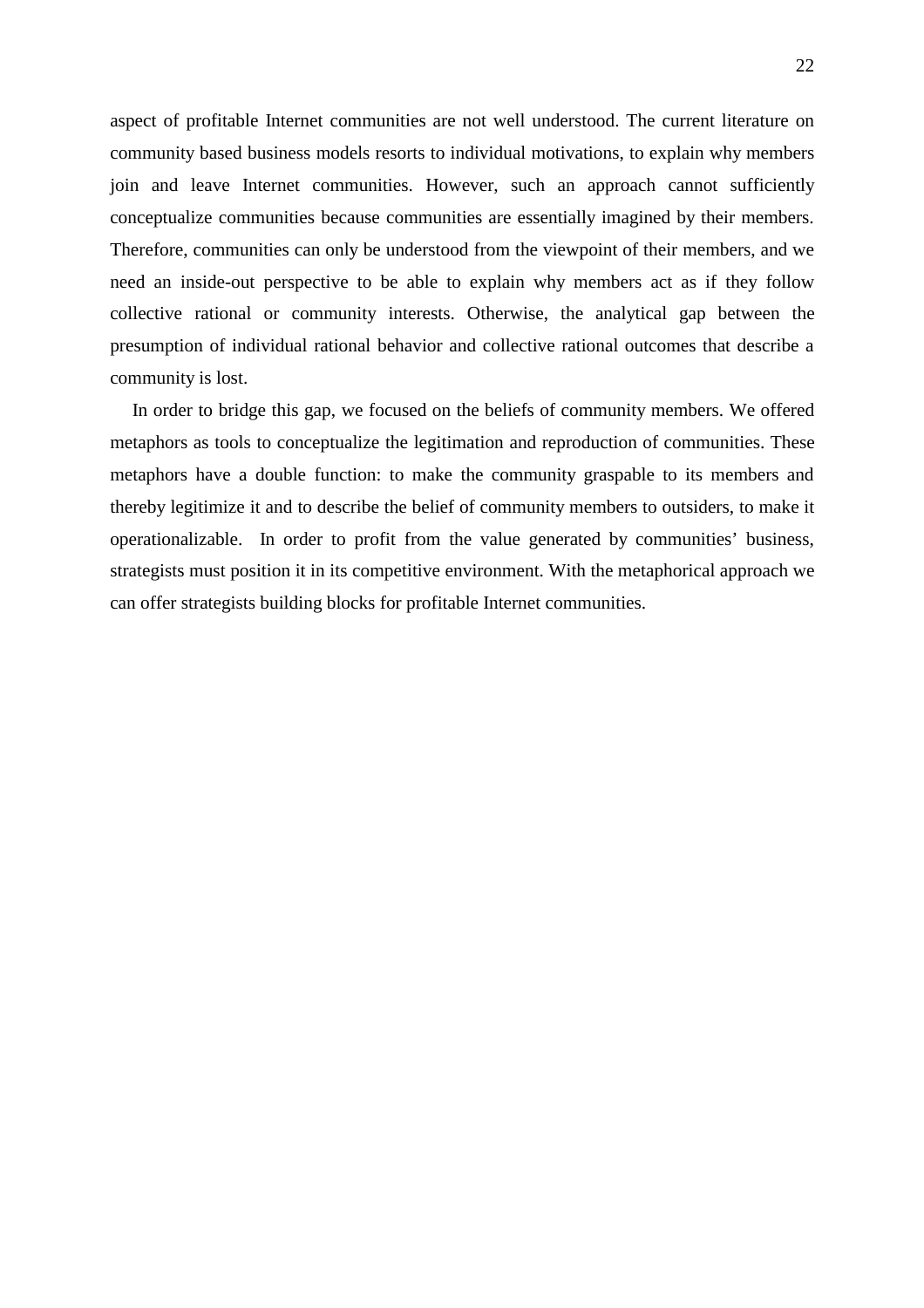# Literature

Adorno, Theodor W. und Horkheimer, Max, Dialektik der Aufklärung. Philosophische Fragmente, Frankfurt a.M., Taschenbuch Fischer-TB.-Vlg, 1969.

Anderson, Benedict, Imagined Communities, revised edition, London, Verso, 1991.

Avner, Grief. 1994. "Cultural Beliefs and the Organization of Society," Journal of Political Economy 102: 912-50.

Axelrod, Robert, The Evolution of Co-operation, London, Penguin Books, 1990.

Barbrook, Richard, "The Hi-Tech Gift Economy," First Monday, volume 3, number 12 (December), 1998

Bays, Hillary and Mowbray, Miranda, Cookies, Gift-Giving, and the Internet, volume 4, number 11 (November), 1999.

Becker, Gary S. and Stigler, George J. "De Gustibus Non Est Disputandum".

Bell, David and Kennedy, Barbara M. (Eds.), The Cybercultures Reader, London, Routledge, 2000.

Berking, Helmuth, Schenken. Zur Anthropologie des Gebens, Frankfurt a. M., Campus-Verlag 1996.

Black, Andrew et al., In Search of Shareholder Excellence – Managing the Drivers of Performance, London, Pitman 1998.

Blumenberg, Hans, Paradigmen zu einer Metaphorologie, Frankfurt a. M., Suhrkamp Verlag, 1999.

Carroll, Carroll, Through the Looking Glass, London, Penguin Books, 1994.

Champy, James, Reengineering the Corporation: a manifesto for business revolution, London, Nicholas Brealey, 1993.

Champy, James, Reengineering Management: The Mandate for New Leadership, New York, Harper Collins Publishers, 1995.

Durkheim, Émile, The Elementary Forms of the Religious Life, translated by Joseph Ward Swain, London, George Allen & Unwin Ltd., 1915

\_ Ebay biggest in Europe after its trip to the iBazar, The Industry Standard, March 1, 2001 24. Fauconner, Gilles, Mappings in Thought and Language, Cambridge, Cambridge University Press, 1997.

Froebel, F, The Education of Man, Translated by Josephine Jarvis with an introduction by Elizabeth Peabody, New York, A. Lovell and Co. 1885.

Godelier, Maurice, L' énigme du don, Paris, Fayard, 1996.

Godelier, Maurice, La production des grands homes: pouvoir et domination masculine chez les Baruya de Nouvelle-Guinée, Paris, Fayard, 1982.

Ghosh A. Ghosh, Cooking pot markets: an economic model for the trade in free goods and services on the Internet, in: First Monday, Vol. 3, No. 3, 1998

Hagel, John and Armstrong, Arthur G, Net Gain: Expanding Markets through Virtual Communities, Harvard, Harvard Business School Press. 1997.

Hobbes, Thomas, Leviathan, edited by C.B. Macpherson, London, Penguin Books, 1981.

Katz, Pearl, Ritual in the Operating Room, in: Ethnology, Vol. 20, Nr. 4, 1981, p. 335 –350.

Kelly, Kevin, New Rules for the New Economy: 10 Ways the Network Economy is Changing Everything, London, Penguin Books, 1999.

Leach, Edmound, "Ritual" In: Sills DL (ed.):International Encyclopedia of the Social Sciences, New York, The Macmillan Company & The Free Press, 1968.

Lechner, Ulrike; Schmid, Beat F.; Schubert, Petra; Klose, M.; Miler, Olga, Ein Referenzmodell für Gemeinschaften und Medien - Case Study Amazon.com, in: Englien, M.; Homann, J. (Eds.); Gemeinschaften in Neuen Medien (GeNeMe99), Zuerich, Josef Eul Verlag, 1999.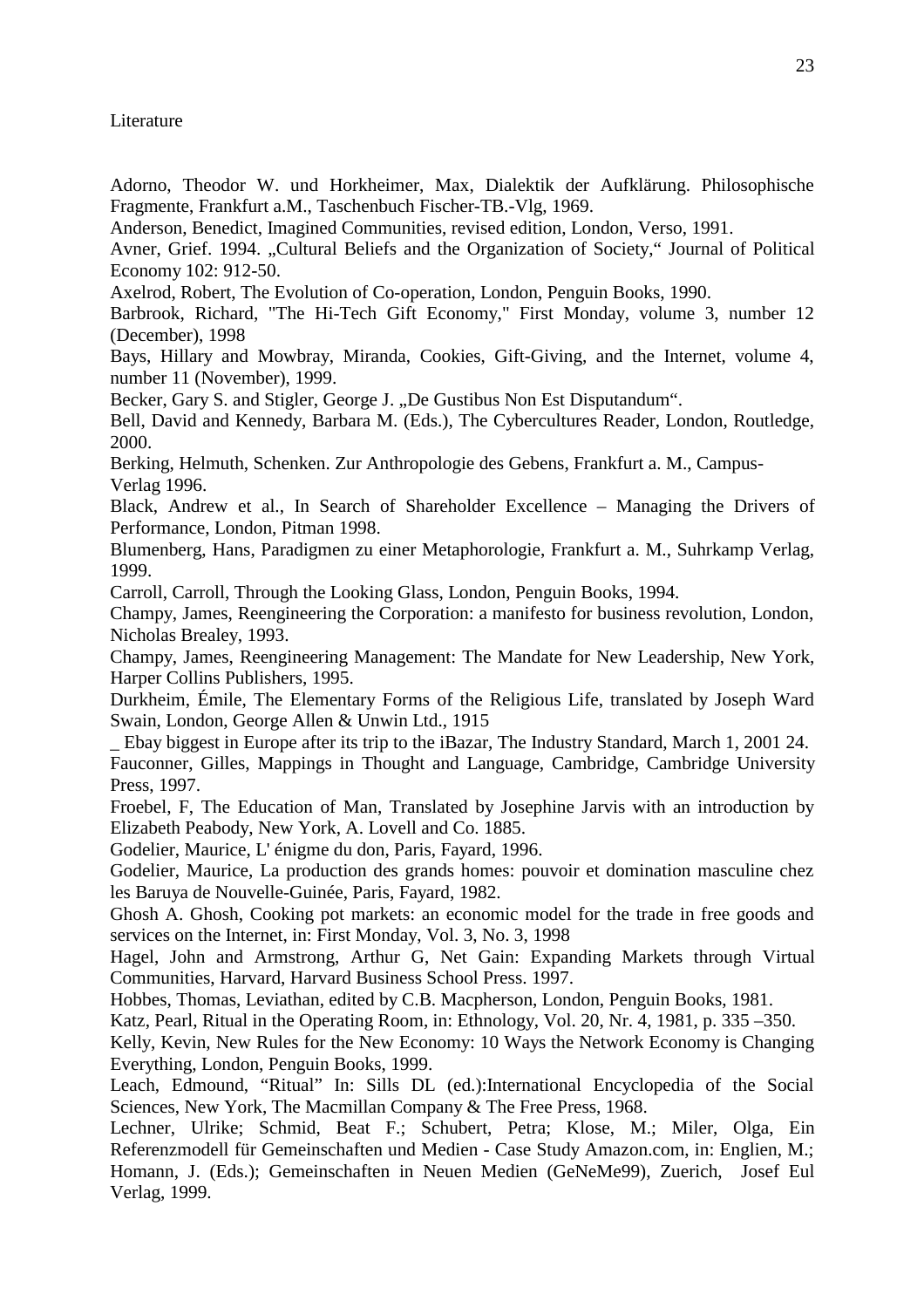Leonard, Andrew, The Saint of Free Software, SALON | Aug. 31, 1998

Livius, Titus, Livy in Fourteen Volumes, translated by B.O. Foster, Cambridge, Harvard University Press, 1967.

MacIntyre, Alasdair, A Short History of Ethics, New York, Macmillan, 1966.

Malinowski, Bronislaw, Argonauts of the Western Pacific, London, Routledge, 1978.

Malinowski, Bronislaw, Magic, science and religion and other essays, London, Glencoe Ill: The free press of Glencoe, 1948.

Markham, Annette N., Life Online: Researching Real Experience in Virtual Space, Walnut Creek, Calif., AltaMira, 1998.

Maturana, H.R., F.J. Varela, El Arbol del Conocimiento: Las Bases Biologicasdel Conocer Humano, Editorial Universitaria, 1a. Edicion, 1984.

Mauss, Marcel, The Gift. The Form and Reason for Exchange in Archaic Societies, Translated by W.D. Halls, London, W.W. Norton, 1990.

Mitrany, David, A Working Peace System: An Argument for the Functional Development of International Organization, Oxford, Oxford University Press, 1943.

Nadel, S.F., Nupe Religion, London, Routledge and Kegan Paul, 1954.

Olson, Mancur, The Logic of Collective Action, Cambridge, Harvard University Press, 1965.

Polanyi, Karl, The Great Transformation: The Political and Economic Origins of Our Time, New York, Beacon Press, 1971.

Porter, Michael E., Competitive Advantage: Creating and sustaining superior performance, New York, NY: Free Press/MacMillan, 1985.

Porter, Michael, Strategy and the Internet, Harvard Business Review, March 2001, 62-78.

Rheingold, Howard, The Virtual Community – Homesteading on the Electronic Frontier, Cambridge, MIT Press, 2000.

Rousseau, Jean-Jacques, The Social Contract and Discourses, Translated with Introduction by G.D.H. Cole, London, Everyman's Library, 1913.

Ryan, Micheal P., Knowledge Diplomacy: Global Competition and the Politics of Intellectual Property, Washington D.C, Brookings Institute, 1998.

Senft, Theresa, Baud Girls and Cargo Cults A Story about Celebrity, Community, and Profane Illumination on the Web in The World Wide Web and Contemporary Cultural Theory, London, Routledge, 2000.

Smith, Adam, The Wealth of Nations, Oxford, Clarendon Press, 1979

Tapscott, D., The Digital Economy: Promise and Peril in the Age of Networked Intelligence, New York, McGraw-Hill, 1966.

Tönnies, Ferdinand, Gemeinschaft und Gesellschaft. Grundbegriffe der reinen Soziologie, Darmstadt, Wissenschaftliche Buchgesellschaft, 1991

Tomas, David, Old rituals for new space: rites de passage and William Gibson's cultural model of cyberspace in Michael Benedikt, (ed.), Cyberspace: first steps (pp.31-48). Cambridge, MIT Press, 1991

Turkle, Sherry, Virtuality and Its Discontents: Searching for Community in Cyberspace, The American Prospect, no. 24, Winter, 1996.

Turner, Victor, The Forest of Symbols: Aspects of Ndembu Ritual, Ithaca, Cornell University Press, 1969.

Van Gennep, Arnold, The Rites of Passage, Chicago, University of Chicago Press, 1960.

Walcyuch, Rita et al, Stickiness of Commercial Virtual Communities, in: MERIT-Infonomics Research Memorandum series, 2001

Weber, Max, Wirtschaft und Gesellschaft. Grundriß der Verstehenden Soziologie, Tuebingen, Mohr, 1990.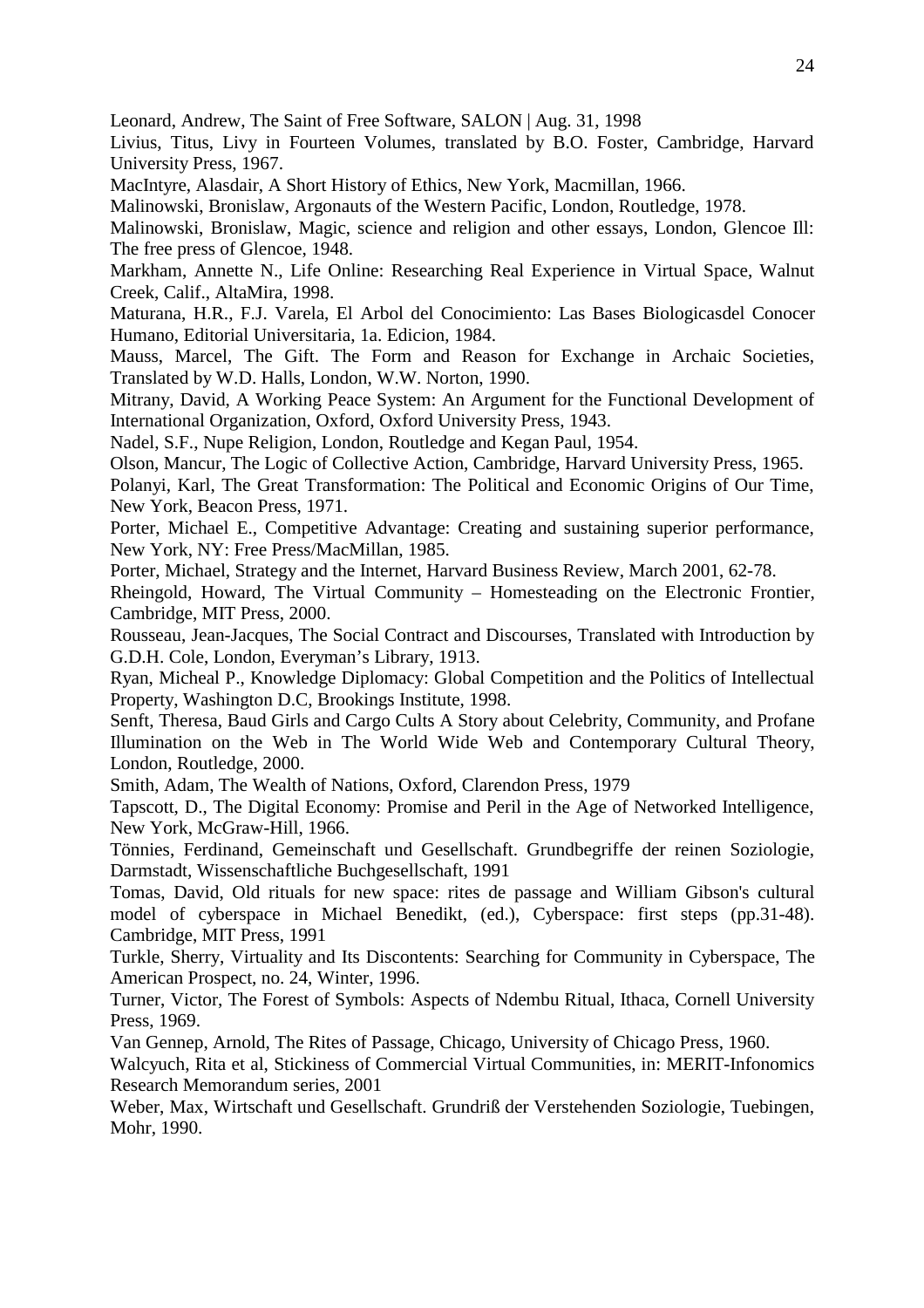#### **MERIT-Infonomics Research Memorandum series - 2001-**

| 2001-001 | The Changing Nature of Pharmaceutical R&D - Opportunities for Asia?<br>Jörg C. Mahlich and Thomas Roediger-Schluga                                                                                   |
|----------|------------------------------------------------------------------------------------------------------------------------------------------------------------------------------------------------------|
| 2001-002 | The Stringency of Environmental Regulation and the 'Porter Hypothesis'<br>Thomas Roediger-Schluga                                                                                                    |
| 2001-003 | Tragedy of the Public Knowledge 'Commons'? Global Science, Intellectual<br>Property and the Digital Technology Boomerang<br>Paul A. David                                                            |
| 2001-004 | Digital Technologies, Research Collaborations and the Extension of Protection<br>for Intellectual Property in Science: Will Building 'Good Fences' Really Make<br>'Good Neighbors'?<br>Paul A. David |
| 2001-005 | <b>Expert Systems: Aspects of and Limitations to the Codifiability of Knowledge</b><br>Robin Cowan                                                                                                   |
| 2001-006 | Monopolistic Competition and Search Unemployment: A Pissarides-Dixit-<br><b>Stiglitz model</b><br>Thomas Ziesemer                                                                                    |
| 2001-007 | Random walks and non-linear paths in macroeconomic time series: Some<br>evidence and implications<br>Franco Bevilacqua and Adriaan van Zon                                                           |
| 2001-008 | Waves and Cycles: Explorations in the Pure Theory of Price for Fine Art<br>Robin Cowan                                                                                                               |
| 2001-009 | Is the World Flat or Round? Mapping Changes in the Taste for Art<br>Peter Swann                                                                                                                      |
| 2001-010 | The Eclectic Paradigm in the Global Economy<br>John Cantwell and Rajneesh Narula                                                                                                                     |
| 2001-011 | R&D Collaboration by 'Stand-alone' SMEs: opportunities and limitations in the<br><b>ICT</b> sector<br>Rajneesh Narula                                                                                |
| 2001-012 | R&D Collaboration by SMEs: new opportunities and limitations in the face of<br>globalisation<br>Rajneesh Narula                                                                                      |
| 2001-013 | Mind the Gap - Building Profitable Community Based Businesses on the<br><b>Internet</b><br>Bernhard L. Krieger and Philipp S. Müller                                                                 |